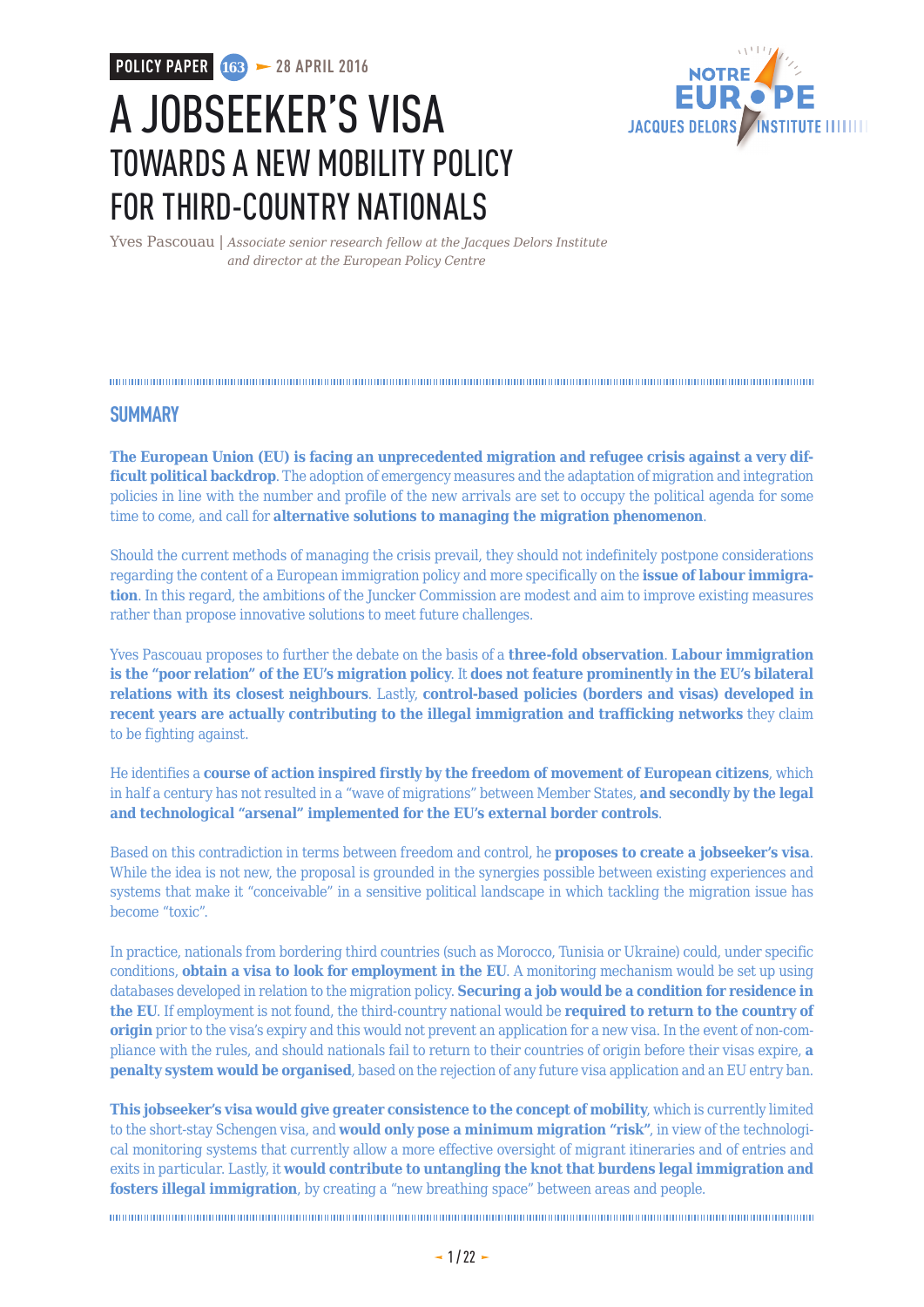A jobseeker's visa: towards a new mobility policy for third-country nationals

## **TABLE OF CONTENTS**

| <b>INTRODUCTION</b>                                                         | 3  |
|-----------------------------------------------------------------------------|----|
| 1. Lessons of the past                                                      | 5  |
| 1.1. A long-standing issue                                                  | 5  |
| 1.1.1. Freedom of movement                                                  | 5  |
| 1.1.2. The area without internal border controls: the Schengen cooperation  | 6  |
| 1.1.3. The communitisation of migration policy: the Treaty of Amsterdam     | 7  |
| 1.2. A policy favouring control rather than mobility                        | 7  |
| 1.2.1. Visas and external border control: deeper integration                | 7  |
| 1.2.2. Readmission: an approach rarely called into question                 | 9  |
| 1.2.3. A short-sighted and counterproductive political approach             | 10 |
| 2. Future solutions: the creation of a jobseeker's visa                     | 12 |
| 2.1. The geographical framework                                             | 13 |
| 2.1.1. A necessarily European response                                      | 13 |
| 2.1.2. Neighbouring countries as the priority scope of action               | 14 |
| 2.2. A concept-based approach                                               | 14 |
| 2.2.1. Freedom of movement: an internal concept related to European workers | 14 |
| 2.2.2. Mobility: providing content to a "catch-all" concept                 | 15 |
| 2.3. The substantive approach: the creation of a jobseeker's visa           | 16 |
| 2.3.1. A simple principle extending the existing framework                  |    |
| 2.3.2. Procedures to be specified                                           | 18 |
| 2.3.3. A decisive step forward                                              | 19 |
| <b>CONCLUSIONS</b>                                                          | 21 |
| ON THE SAME THEMES                                                          | 22 |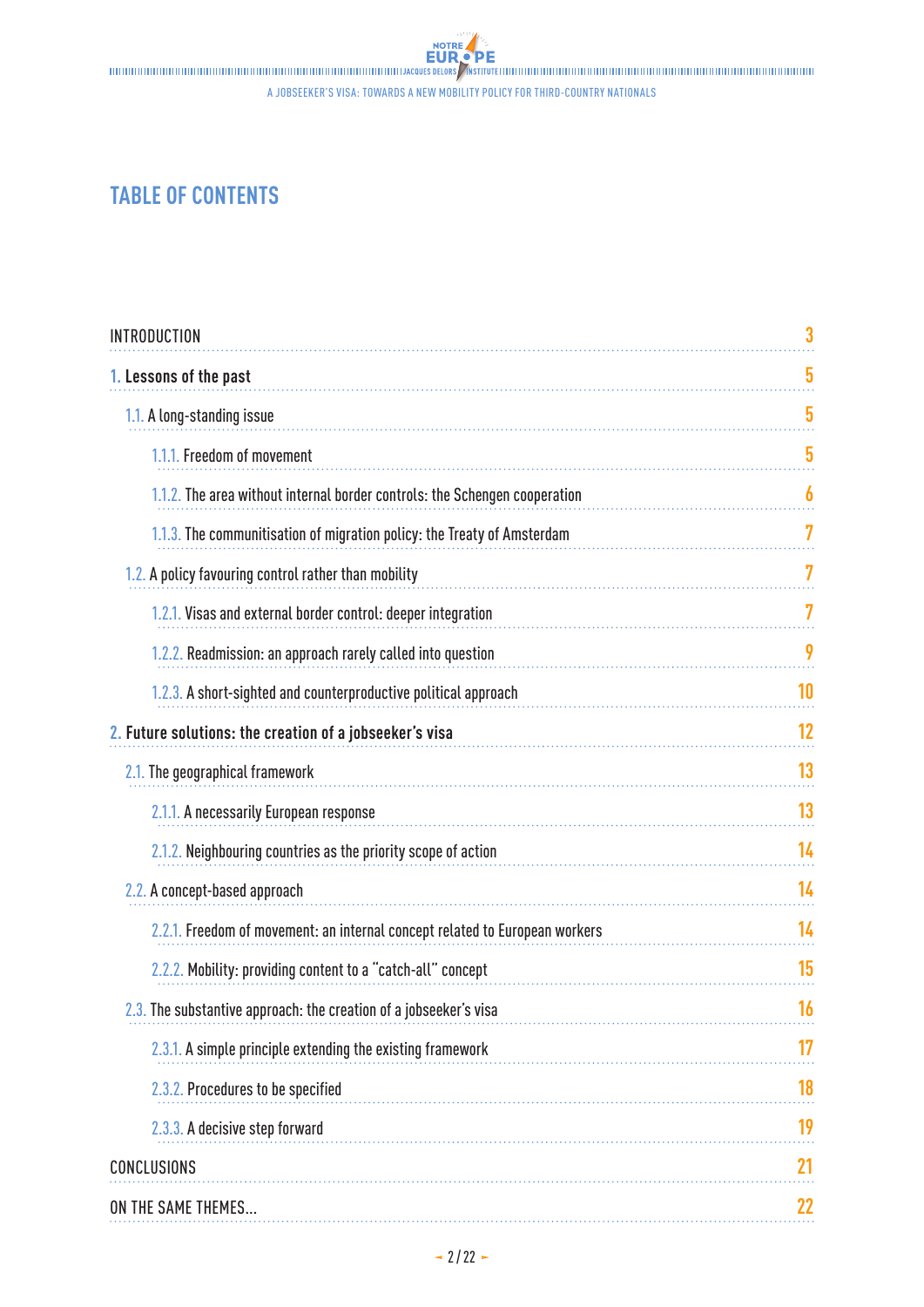NOTRE

<span id="page-2-0"></span>**INTRODUCTION**

igration is a human trait and the desire to organise it is a decision made by contemporary societies. This twofold reality is urging states, both individually and collectively, to define or attempt to define policies to manage migratory flows and to adopt rules accordingly. This phenomenon has not bypassed the European Union (EU), which, in return for the creation of an area for freedom of movement, has gradually been granted the remit to draft a common policy for asylum and immigration<sup>1</sup>. M

#### *An unbalanced European policy*

Developed from the start of the 2000s, following the entry into force of the Treaty of Amsterdam, this supposedly common<sup>2</sup> European policy has mainly focused on implementing the ideas inherited from national migration policies on a European level. However, **national policies have gradually become more inward-looking due to the events that have taken place**. From the oil crisis in the 1970s which put an end to labour immigration, to the terrorist attacks of the 2000s, which have focused action on securing borders, and the financial crisis of 2008 that has led to an unstable political context where any form of discussion on migration becomes difficult if not impossible, the management of migratory flows hinges upon the notion of control.

**THE EU POLICY IS 'EUROPEAN-CENTRED' AND BASED MAINLY ON A HOME AFFAIRS APPROACH, I.E. MIGRATION CONTROL "**

**The policy conducted by the European institutions has followed along a similar path, one that is "European-centred" and based mainly on a home affairs approach, i.e. migration control. There has been no consideration of the relevance of, or opportunity to, develop an alternative migratory flow management model on a European level**. Such a model could be based on a real mobility or circulation approach which would take into account common European requirements and the interests of countries from which the migrants originate.

In practice, this approach has resulted in the adoption of regulations mainly focused on the management of external borders, the visa policy and the fight against irregular immigration. Admission, i.e. the conditions governing the entry and residence of third-country nationals, has for the most part remained under the control of Member States and their competences. While many EU documents have defined the entry and residence conditions for certain categories of non-EU nationals (family members<sup>3</sup>, students<sup>4</sup>, researchers<sup>5</sup>, highly qualified workers<sup>6</sup>, seasonal workers<sup>7</sup>, intra-corporate transfers<sup>8</sup>), Member States have still organised and retained much room for manoeuvre in the implementation of these rules. As a result, **the level of harmonisation of national policies and measures with regard to the admission of foreign nationals remains particularly low**.

**2.** While the treaty provides for the implementation of a common policy on asylum and immigration, the action taken does not provide any actual evidence of this aim. In practice, some areas of the policy still come under the jurisdictions of the Member States. In political discourse, the strategic guidelines adopted by the European Council in June 2014 show that only return and visa policies are considered to be "common". See Extract of the conclusions of the European Council dated 26 and 27 June 2014 concerning the area of freedom, security and justice and some related horizontal issues, Official Journal of the European Union, C 240 dated 24.07.2014.

**<sup>1.</sup>** Article 67, paragraph 2, of the Treaty on the Functioning of the European Union (TFEU) stresses that the Union "shall frame a common policy on asylum, immigration and external border control".

**<sup>3.</sup>** Council Directive 2003/86/EC of 22 September 2003 on the right to family reunification, OJ-EU L 251, 03.10.2003.

**<sup>4.</sup>** Council Directive 2004/114/EC of 13 December 2004 on the conditions of admission of third-country nationals for the purposes of studies, pupil exchange, unremunerated training or voluntary service, OJ-EU L 375, 23.12.2004.

**<sup>5.</sup>** Council Directive 2005/71/EC of 12 October 2005 on a specific procedure for admitting third-country nationals for the purposes of scientific research, OJ-EU L 289, 03.11.2005.

**<sup>6.</sup>** Council Directive 2009/50/EC of 25 May 2009 on the conditions of entry and residence of third-country nationals for the purposes of highly qualified employment, OJ-EU L 155, 18.06.2009. **7.** Directive 2014/36/EU of the European Parliament and of the Council of 26 February 2014 on the conditions of entry and stay of third-country nationals for the purpose of employment as seasonal workers, OJ-EU L 94, 28.03.2014

**<sup>8.</sup>** Directive 2014/66/EU of the European Parliament and of the Council of 15 May 2014 on the conditions of entry and residence of third-country nationals in the framework of an intra-corporate transfer, OJ-EU L 157, 27.05.2014.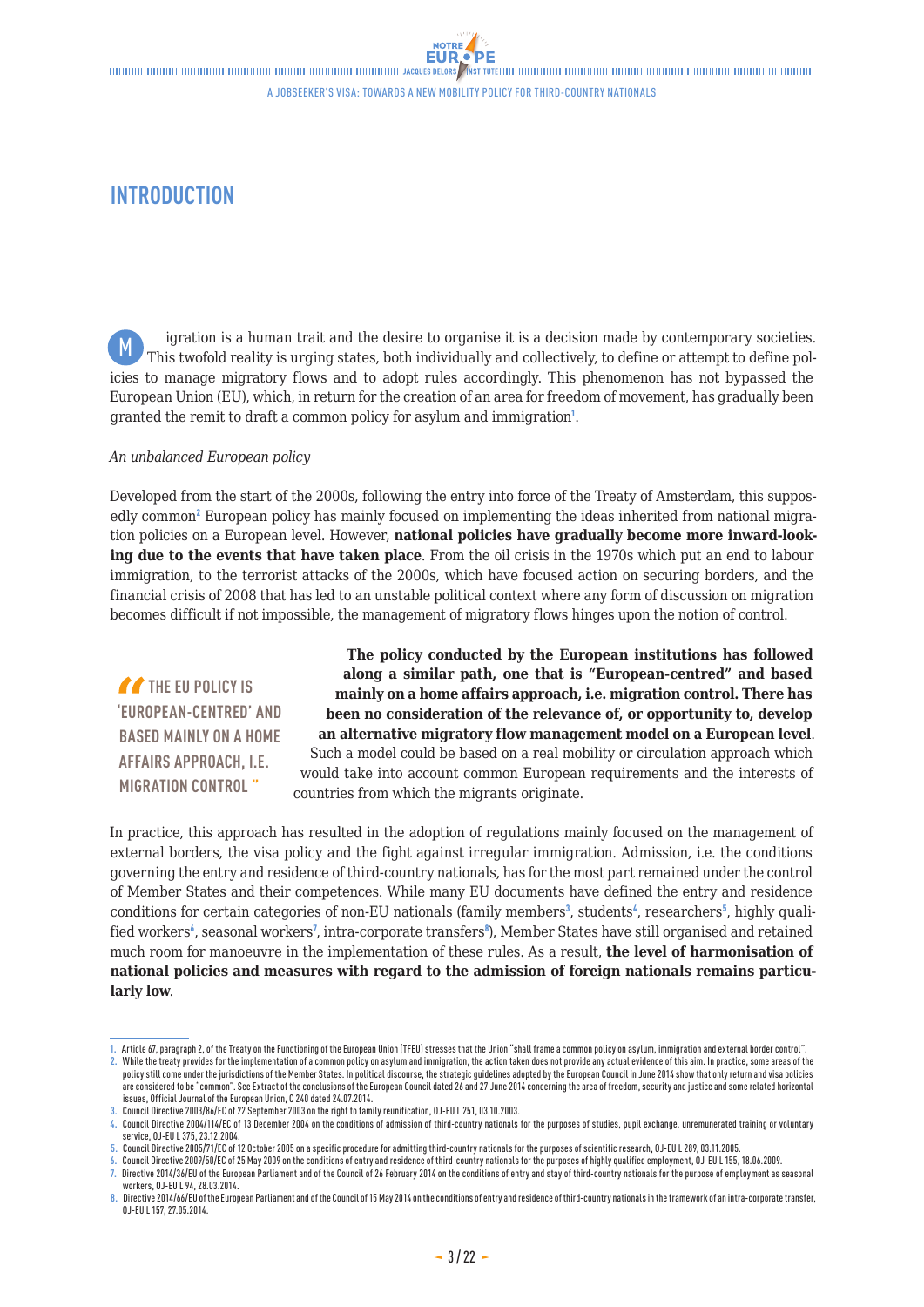In addition, the "home affairs" approach of the migration policy which has prevailed since 1999 is reflected in its external dimension. **For a long time, the EU's external policy with regard to migration acted as an extension of the internal approach – borders/expulsion – and mainly involved signing readmission agreements** with third countries. Yet these readmission agreements convey a desire to make the management of irregular migration flows weigh more heavily on third countries than on EU Member States.

Aware of this imbalance, third countries have obliged EU Member States to provide counterparties for the signature of a readmission agreement. This has first of all concerned agreements on the facilitation of visa deliveries or exemptions. Then, Member States proposed legal immigration measures to third countries. Drawn up from the mid-2000s as part of the "Global Approach to Migration", these measures were not very far-reaching because they were proposed on a voluntary basis and only provided limited access to the labour market.

*The impossible balance of the European policy and the setting of a "reaction" policy*

*MEMBER STATES STILL* **CONSIDER THE MIGRATION ISSUE AS PART OF THEIR SOVEREIGN REMIT"** While the imbalances of the migration policy have been demonstrated<sup>10</sup>, the conditions to overcome this situation have not come together for several reasons. Firstly, **Member States still consider the migration issue as part of their sovereign remit**. As a result, and despite the adoption of European rules, any policy in this area is perceived as a predominantly national issue and is defined according to national agendas.

Secondly, **the migration issue is in its very essence a sensitive subject that has become "toxic" over the years**. The emergence in Member States of political groups that are openly hostile to any form of migration, focusing attention and even adding hysteria to the debate, has accentuated this phenomenon.

Lastly, the combination of this **nationalistic standpoint and the "toxicity" of the issue greatly impacts and sometimes even actually prevents the implementation of consistent common and long-term actions** on an EU scale.

The humanitarian and refugee crises currently hitting the EU are a stark example of this situation. Firstly, bogged down in their national approaches, Member States have refused to anticipate the clearly predictable<sup>11</sup> massive arrival of refugees in Europe, and to plan the implementation of an appropriate common response. Secondly and as a result, the action taken with regard to the drama occurring in the Mediterranean, the Balkans and right at the EU's borders is actually more of a reaction than action. In other words, **Member States do not allow the EU to organise a political response based on an assessment of the situation that puts the necessary actions and resources into perspective**<sup>12</sup>.

*The need to accept a reversal of the policy approach supported by mobility*

This situation of "reaction" monopolises all political action and prevents the definition of common policies and solutions in the medium and long term. **Though it seems illusory in the short term to achieve a reversal in approach that would result in the establishment of a true common migration policy, it is nevertheless possible to propose some ways forward to move past current deadlocks**. This means more specifically moving beyond the old formulae based on flow control and proposing an organisation of the migratory phenomenon based on greater mobility. This policy paper attempts to answer this question, which is difficult for more than one reason.

**<sup>9.</sup>** The Glossary of the European Migration Network defines readmission agreements as follows: "An agreement between the EU and / or a Member State with a third country, on the basis of reciprocity, establishing rapid and effective procedures for the identification and safe and orderly return of persons who do not, or no longer, fulfil the conditions for entry to, presence in, or residence in the territories of the third country or one of the Member States of the European Union, and to facilitate the transit of such persons in a spirit of cooperation." This glossary can be consulted at the following address: [http://ec.europa.eu/dgs/home-affairs/what-we-do/networks/european\\_migration\\_network/docs/emn-glossary-en-version.pdf](http://ec.europa.eu/dgs/home-affairs/what-we-do/networks/european_migration_network/docs/emn-glossary-en-version.pdf)

**<sup>10.</sup>** Y. Pascouau, *La Politique migratoire de l'Union européenne. De Schengen à Lisbonne*, LGDJ, 2010.

**<sup>11.</sup>** Y. Bertoncini, Y. Pascouau, "What migration strategy for the EU?", Synthesis of our 2015 European Steering Committee, Jacques Delors Institute, March 2016.

**<sup>12.</sup>** Regarding these points, see in particular Y. Pascouau, "Heads buried in the sand: member states block solutions to the refugee crisis", European Policy Centre, *Commentary*, 15 September 2015.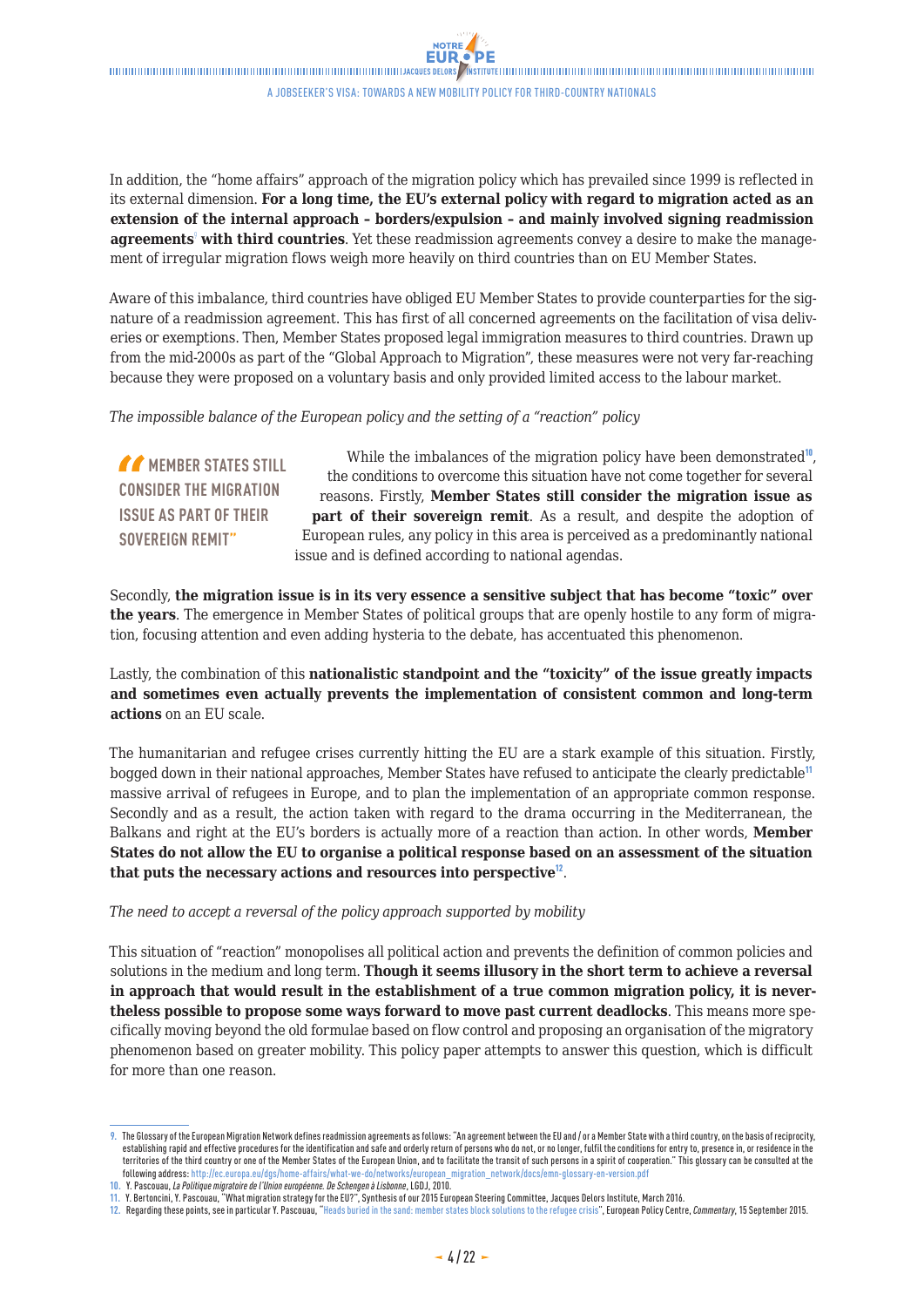<span id="page-4-0"></span>

A jobseeker's visa: towards a new mobility policy for third-country nationals

The response that this policy paper attempts to provide is based on a limited approach. Above all, it strives to avoid the pitfalls of simplification, i.e. by opposing blocks caricatured by slogans such as "fortress Europe" and "Europe as a colander". Addressing immigration involves raising issues that are often, if not always, carried away by passion, rather than reason. It is therefore along this narrow tightrope separating the theories either entirely based on security considerations or on a spirit of liberalism that we must move forward, to propose a new approach. This approach does not initiate a "Copernican revolution". More specifically, it aims to further the work already started, to add to it. Lastly, this policy paper strives to present a proposal that is mainly focused on work-related immigration. Labour immigration is the forgotten part of the common policy but it still offers significant scope of action and opens up a new perspective that is, however, based on the achievements already implemented on an EU level. Ultimately, this policy paper attempts to propose a dispassionate analysis, a reasoned approach and a realistic proposal.

*CLAIMS TO* **REVOLUTIONISE THE ISSUE WOULD BE INTELLECTUALLY STIMULATING BUT POLITICALLY INEFFECTIVE"**

This imposes first of all a geographic framework. The approach must be a European one, as it would be paradoxal to want to maintain a national management of immigration even when the states are constructing a space for the free movement of people and a common European labour market. It must also include the immediate neighbourhood of the EU, because the migratory phenomenon is playing out primarily in a regional context $\mathbb{I}^3$ . Finally, it must look for "openings" and "building blocks" that must bring about a new proposal that can be easily incorporated into the existing context while adding to it.Claims

to revolutionise the issue would be intellectually stimulating but politically ineffective.

Rather than opposing approaches – security vs. freedom – the policy paper aims instead to connect them so that the existing situation and lessons learned from the past (§1.) may be used as a basis to develop future solutions (§2.). **This option enables us to present a politically acceptable and technically feasible proposal based on the principle of mobility and visas for jobseekers.**

# 1. Lessons of the past

The European Economic Community and then the European Union have acted in the area of immigration and asylum since the start of the 1960s. Relatively speaking, the approach of European players in this area is considerable (§1.1.). While this is true, the approach was mainly focused on control rather than mobility (§1.2.).

### **1.1. A long-standing issue**

Migration issues have been on the European agenda since the end of the 1960s. Started by the freedom of movement (§1.1.), they have gained momentum from the Schengen cooperation (§1.2.) up to the Treaty of Amsterdam (§1.3.).

### **1.1.1. Freedom of movement**

The 1960s brought about progress in the concept and implementation of the principle of freedom of movement for workers between Member States of the European Economic Community.

Member States drafted rules enabling workers and their family members to circulate and reside in other Member States with a view to gainful employment, regardless of their nationality. While the adopted rules

**<sup>13.</sup>** On this subject, see C. Wihtol de Wenden, *La question migratoire au XXI*ème *siècle. Migrants, réfugiés et relations internationales*, Les Presses de SciencesPo, 2010, sp. 33 onwards.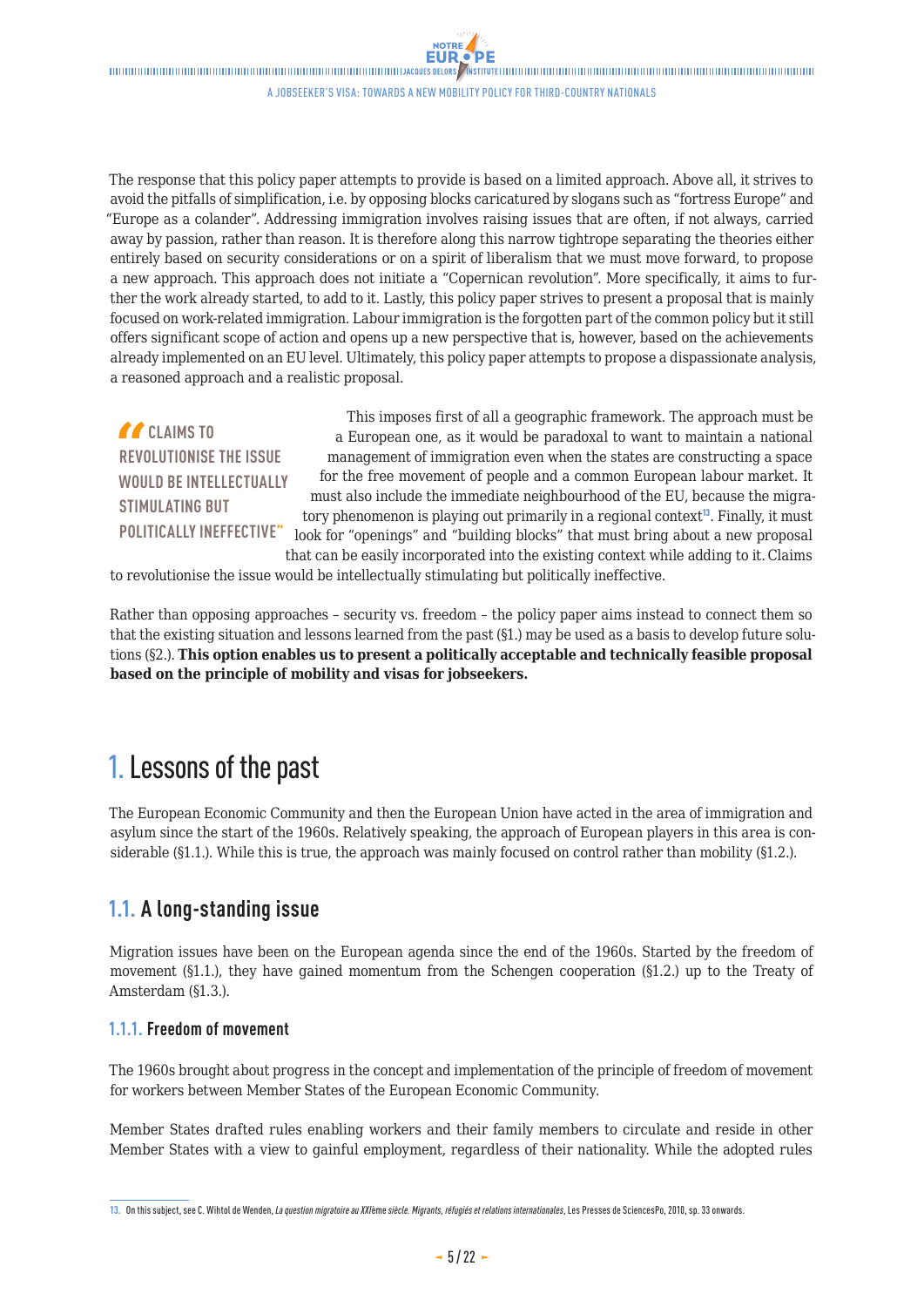<span id="page-5-0"></span>aimed to promote the movement of workers by reducing obstacles to it, some rules had a direct consequence on national migration policies.

As early as 1964, a directive defined the rules concerning the abolition of restrictions on the movement and residence of Member States' workers and their families within the Community<sup>14</sup>. These rules concerned the right to leave the country and the means of entering another Member State. For this purpose, the directive set the principle of lifting the obligation of a visa for workers from Member States. It also added that workers' family members who did not have the nationality of one of the Member States could still be subject to the visa obligation. It stated, however, that "Member States shall afford to such persons every facility for obtaining any necessary visas".

From 1968, a regulation acknowledged that family members, irrespective of their nationality, enjoy the right to install themselves with the worker<sup>15</sup>. This right was subject to a highly favourable interpretation in case law in the following years, thereby limiting the scope of Member States in controlling the entry and residence of family members who were nationals of third countries.

Over the years, **this principle of freedom of movement was extended to an ever increasing number of persons to the point of being applicable to all European citizens and their family members** under the conditions set by EU law<sup>16</sup>. At the same time, the rights granted and protections guaranteed, in particular against expulsion, were heightened through a very bold case law at the Court of Justice.

To sum up, EU citizens can enter and reside freely in the territory of other Member States with a view to seeking and occupying a job, they are subject to procedures that must facilitate movement and residence and enjoy a privileged status against expulsion. These guarantees are extended to family members, regardless of their nationality.

**THERE IS A FRAMEWORK FOR MEMBER STATES' SCOPE OF ASSESSMENT WITH REGARD TO THE CONDITIONS FOR ENTRY, RESIDENCE AND EXPULSION OF EUROPEAN CITIZENS"**

Ultimately, **the entire legal system applicable to European workers exercising their right to freedom of movement, then applicable to European citizens, has intervened in an area that was previously under Member States' sovereignty**. Community law has gradually created a framework for Member States' margins of manoeuvre with regard to the conditions for entry, residence and expulsion of this specific category of non-nationals who are European citizens and family members.

### **1.1.2. The area without internal border controls: the Schengen cooperation**

In the mid-1980s, a limited number of Member States – France, Germany and the three Benelux countries – decided to create an area of free movement on an intergovernmental basis: the Schengen area. While this area sets the principle of lifting controls at borders between the signatory states, its impact on national migration policies is twofold.

Firstly, the Schengen area shifted the control of people entering the common territory to its external borders. As a result, the Schengen states accept to adopt and apply common rules with regard to the crossing of external borders and to the conditions of entry to the Schengen area.

**<sup>14.</sup>** Directive 64/240/EEC of the Council of 25 March 1964 on the abolition of restrictions on the movement and residence of Member States' workers and their families within the Community, OJ 948/64 dated 17.4.1964.

**<sup>15.</sup>** Article 10.1. of Regulation (EEC) No 1612/68 of the Council of 15 October 1968 on freedom of movement for workers within the Community: "The following shall, irrespective of their nationality, have the right to install themselves with a worker who is a national of one Member State and who is employed in the territory of another Member State: (a) his spouse and their descendants who are under the age of 21 years or are dependants; (b) dependent relatives in the ascending line of the worker and his spouse".

**<sup>16.</sup>** Directive2004/38/EC of the European Parliament and of the Council of 29 April 2004 on the right of citizens of the Union and their family members to move and reside freely within the territory of the Member States amending Regulation (EEC) No 1612/68 and repealing Directives 64/221/EEC, 68/360/EEC, 72/194/EEC, 73/148/EEC, 75/34/EEC, 75/35/EEC, 90/364/EEC, 90/365/EEC and 93/96/EEC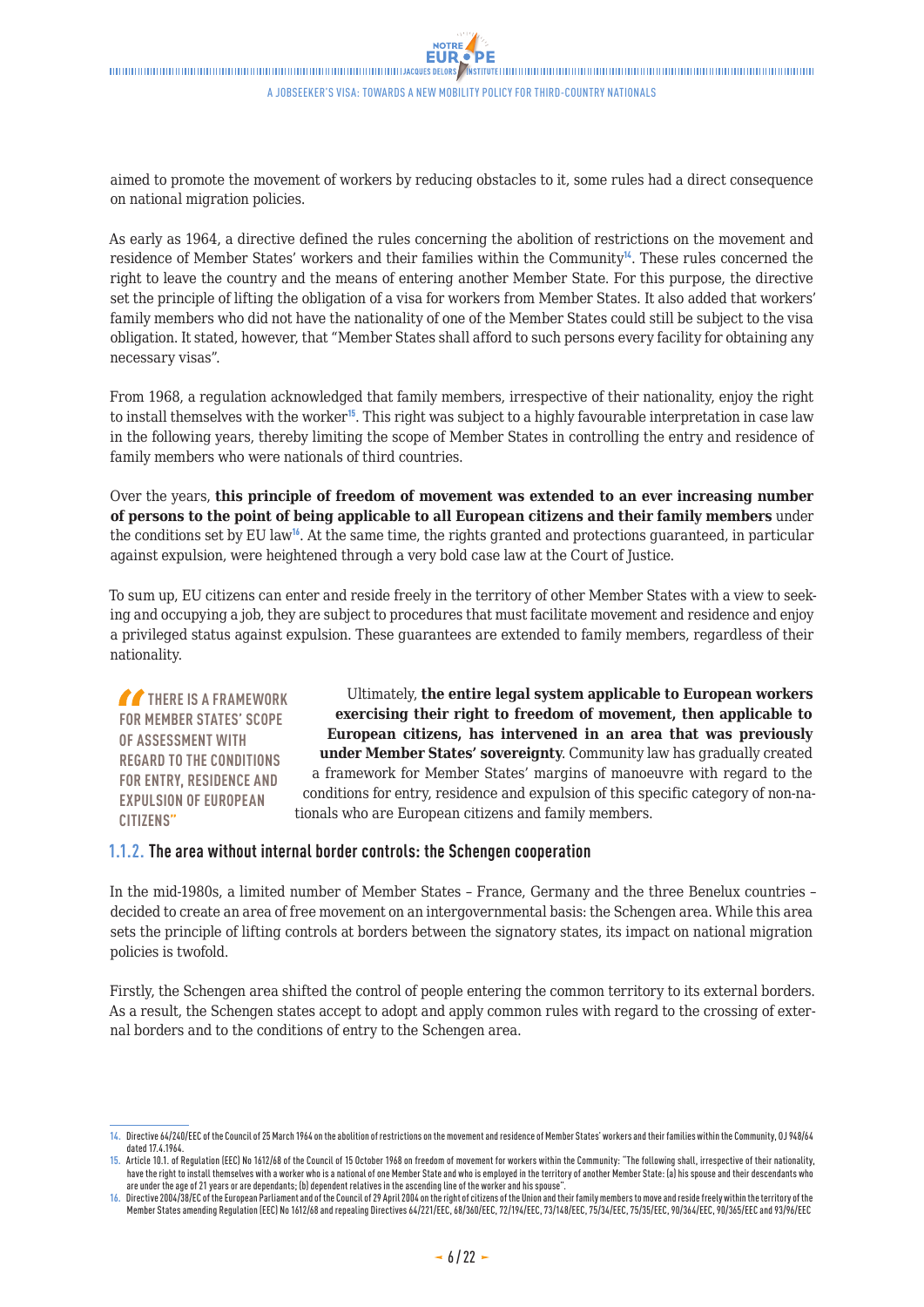<span id="page-6-0"></span> $\blacksquare$ A jobseeker's visa: towards a new mobility policy for third-country nationals

**NOTRE** 

**THE SCHENGEN SIGNATORY STATES ACCEPTED THAT PEOPLE WHO HAVE BEEN GRANTED AN AUTHORISATION OF ENTRY AND RESIDENCE BY ANOTHER STATE COULD ENTER THEIR TERRITORY"**

Secondly, and for the first time, the freedom of movement brought about by **the Schengen cooperation meant that the signatory states accepted that people who have been granted an authorisation of entry and residence by another state could enter their territory**. Thus, Schengen resulted in a sharing and coexistence of Member States' migration policies.

Since the entry into force of the Treaty of Amsterdam in 1999, the Schengen cooperation has been entirely integrated into the European Union. Now, the develop-

ment of what is known as the Schengen acquis is conducted as part of and in accordance with the procedures prescribed by the treaty. In other words, the Treaty of Amsterdam transferred the Schengen cooperation from the intergovernmental arena to the community arena.

### **1.1.3. The communitisation of migration policy: the Treaty of Amsterdam**

The 1990s finalised this movement of slow "Europeanisation" or "communitisation" of migration policies. With the entry into force of the Treaty of Amsterdam, the EU became competent to adopt rules in the areas of "visas, asylum, immigration and other policies related to free movement of persons". This meant that migration policies departed from national or intergovernmental remits to become part of the community environment<sup>17</sup>.

From this date, **the community institutions used their remit and set in motion colossal legislative work**. In fifteen years, European law gradually governed, to varying degrees, Member States' actions with regard to the management of external borders, short-stay visas, the fight against irregular immigration, the expulsion of people residing in the territory illegally, family reunification, admissions of students, researchers, highly qualified workers and seasonal workers and lastly, asylum<sup>18</sup>.

The migration issue is therefore not in the least new to the EU. An analysis of the facts shows that Member States have together achieved much more than each one would believe or accept to conceive. It is therefore possible to assert that the EU has experience in certain areas such as the freedom of internal movement and border control. Yet it is also possible to state that this action has mainly been exercised only in a set political framework, that of "securing" the common area.

### **1.2. A policy favouring control rather than mobility**

Going beyond the specific case of EU citizens and their family members, who enjoy extended rights in terms of entry and residence and increased protection against expulsion, the European rules governing the entry, residence and expulsion of third-country nationals have favoured a policy based on control. The areas of visa policy and the management of external borders underwent significant developments (§1.2.1.) when readmission became the foundation of foreign policy (§1.2.2.). These measures, however, have profound limitations (§1.2.3.).

### **1.2.1. Visas and external border control: deeper integration**

The short-term visa policy (for stays of less than three months) and the policy governing external border control management have striking similarities that demonstrate Member States' desire to develop these aspects of the migration policy.

**<sup>17.</sup>** On this subject, see for example H. Labayle, *Un espace de liberté, de sécurité et de justice*, R.T.D.E. 1997.

**<sup>18.</sup>** For an overview of achievements, see C. Balleix, *La politique migratoire de l'Union européenne*, La Documentation française, 2013.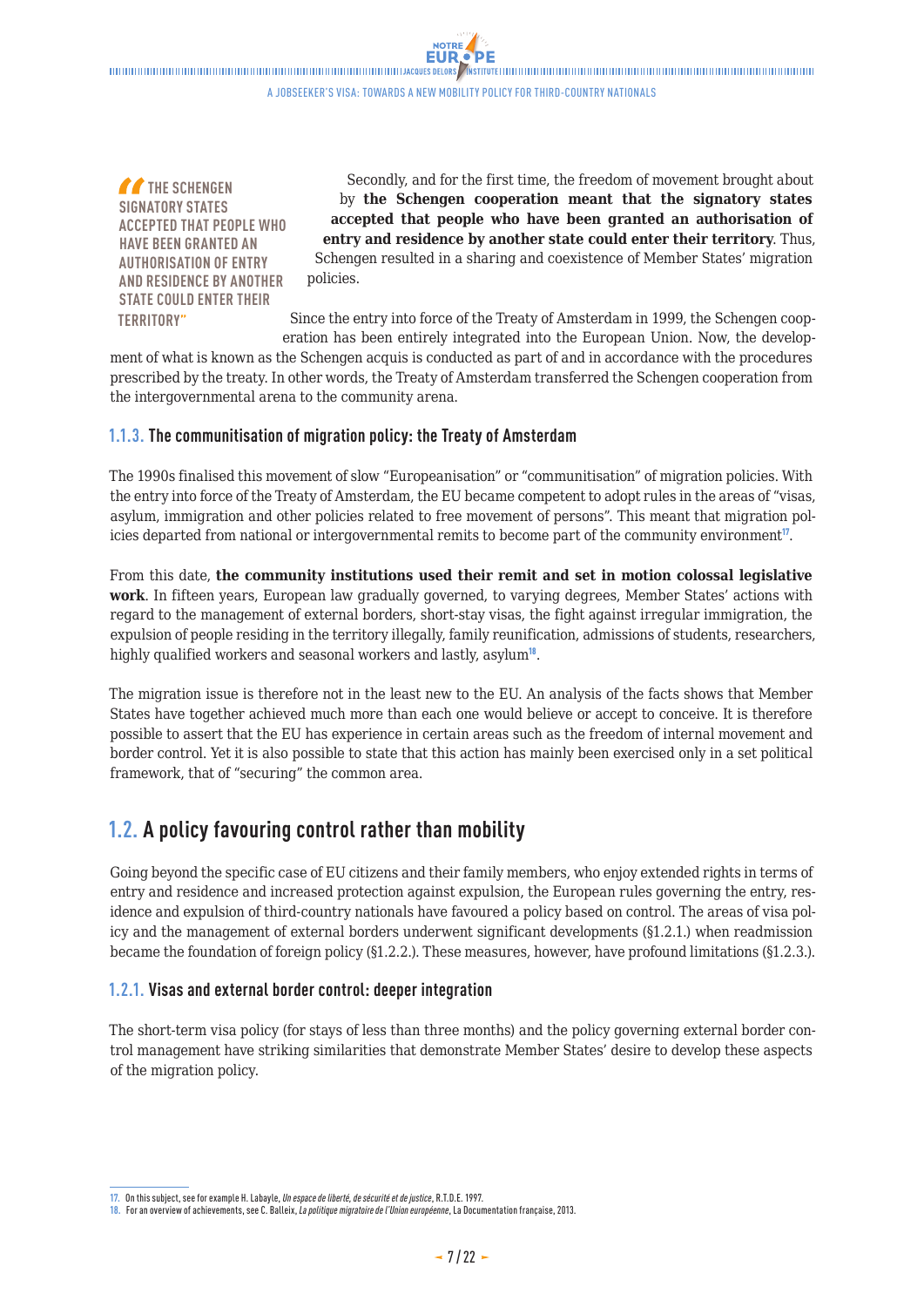These similarities mainly concern their advanced degree of integration. First and foremost, these areas of the migration policy were subject to common measures under the Schengen cooperation in terms of the articles of the agreement and the Schengen convention and of the decisions taken by the Schengen Executive Committee<sup>19</sup>.

As a result, their development as part of the EU following the entry into force of the Treaty of Amsterdam was based on a specific legal instrument, the regulation, and a common name, a "code". **The use of regulations is not neutral as it demonstrates a high level of integration**. A regulation "shall be binding in its entirety and directly applicable in all Member States"<sup>20</sup>. This means that its degree of precision is sufficiently important that it does not require national transposition measures as does the directive.

As regards codes, the European Parliament and Council adopted a community code governing the movement of persons across borders<sup>21</sup>, otherwise known as the Schengen Borders Code, in 2006 and a Community Visa  $Code^{22}$  in 2009. While these two documents aim to establish the rules applicable to border controls and to set the procedures and conditions of the issue of visas respectively, their classification as codes implies that the EU institutions intended to adopt rules that are binding for national authorities and that cover significantly a specific area of action.

**The Visa Code and the Schengen Borders Code limit the scope of Member States as they are obliged to apply these rules and are not authorised to enforce other national rules on third country nationals**. A similar approach is applicable in visa policy with regard to the regulation which states the list of third countries whose nationals are subject to or exempt from visa obligations<sup>23</sup>. Here, Member States cannot impose a visa obligation for a national of a third country on the so-called "white" list, i.e. the list of countries whose nationals are exempt from visa obligations.

**THE EU WHICH TRADITIONALLY ACTED AS A LEGISLATOR NOW BECAME A PLAYER IN THE** 

After their legislative aspects, the areas of short-term visas and border control also reveal a **gradual interference of the EU in operational execution**. **The European Union which traditionally acted as a legislator,** leaving Member States the task of implementing European rules, **now became a player in the operational execution of European law**.

**OPERATIONAL EXECUTION"** This action resulted in the development of technological tools to share data, in

particular biometric data, and that ensure information exchanges between the authorities in charge of the operational implementation of the policy. The Schengen Information System is of course the "famous" pioneer of this movement which was added to with the creation of the Visa Information System, used to exchange data on the visas issued and rejected by Member States, and also the "Eurodac" system for asylum seekers. In addition to these measures, the "Smart Borders" project aims to accelerate and strengthen border checks through a Registered Traveller Programme<sup>24</sup> and an Entry/Exit System<sup>25</sup>.

The operational dimension is also demonstrated by the creation of measures for the coordination of national actions. While local consular cooperation for issuing visas has not yet reached the desired degree of cooperation, operational action at the European Union's external borders has been significantly stepped up through

**<sup>19.</sup>** "The Schengen system depended on an Executive Committee made up of ministers, assisted where necessary by experts, tasked with ensuring the proper application of the Convention and entrusted with decision-making authority requiring unanimity. This simplified structure both provided a certain efficiency in the decision-making process while enabling Member States to retain total control over this issue", translated freely from Y. Pascouau, L*a politique migratoire de l'Union européenne. De Schengen à Lisbonne*, *op. cit.*, sp. 69.

**<sup>20.</sup>** Article 288 of the Treaty on the Functioning of the European Union.

**<sup>21.</sup>** Regulation (EC) No 562/2006 of the European Parliament and of the Council of 15 March 2006 establishing a Community Code on the rules governing the movement of persons across borders

<sup>(</sup>Schengen Borders Code), OJ-EU L 105, 13.04.2006.

<sup>22.</sup> Regulation (EC) No 810/2009 of the European Parliament and of the Council of 13 July 2009 establishing a Community Code on Visas (Visa Code), OJ-EU L 243, 15.09.2009

**<sup>23.</sup>** Council Regulation (EC) No 539/2001 of 15 March 2001 listing the third countries whose nationals must be in possession of visas when crossing the external borders and those whose nationals are exempt from that requirement, OJ-EU L 81, 21.03.2001 (regulation amended several times after this date).

**<sup>24.</sup>** A Registered Traveller Programme (RTP) will allow frequent travellers from third countries to enter the EU using simplified border checks, subject to pre-screening and vetting. It is estimated that 5 million legitimate non EU-travellers per year will make use of this new program. The RTP will make use of automated border control systems (i.e. automated gates) at major border crossing points such as airports that make use of this modern technology. As a result, border checks of Registered Travellers would be much faster than nowadays. See the [press release](http://europa.eu/rapid/press-release_IP-13-162_en.htm).<br>25. An Entry/Exit System (EES) will record th

electronic way, replacing the current manual system, and issue an alert to national authorities when there is no exit record by the expiry time. In this way, the system will also be of assistance in addressing the issue of people overstaying their short term visa.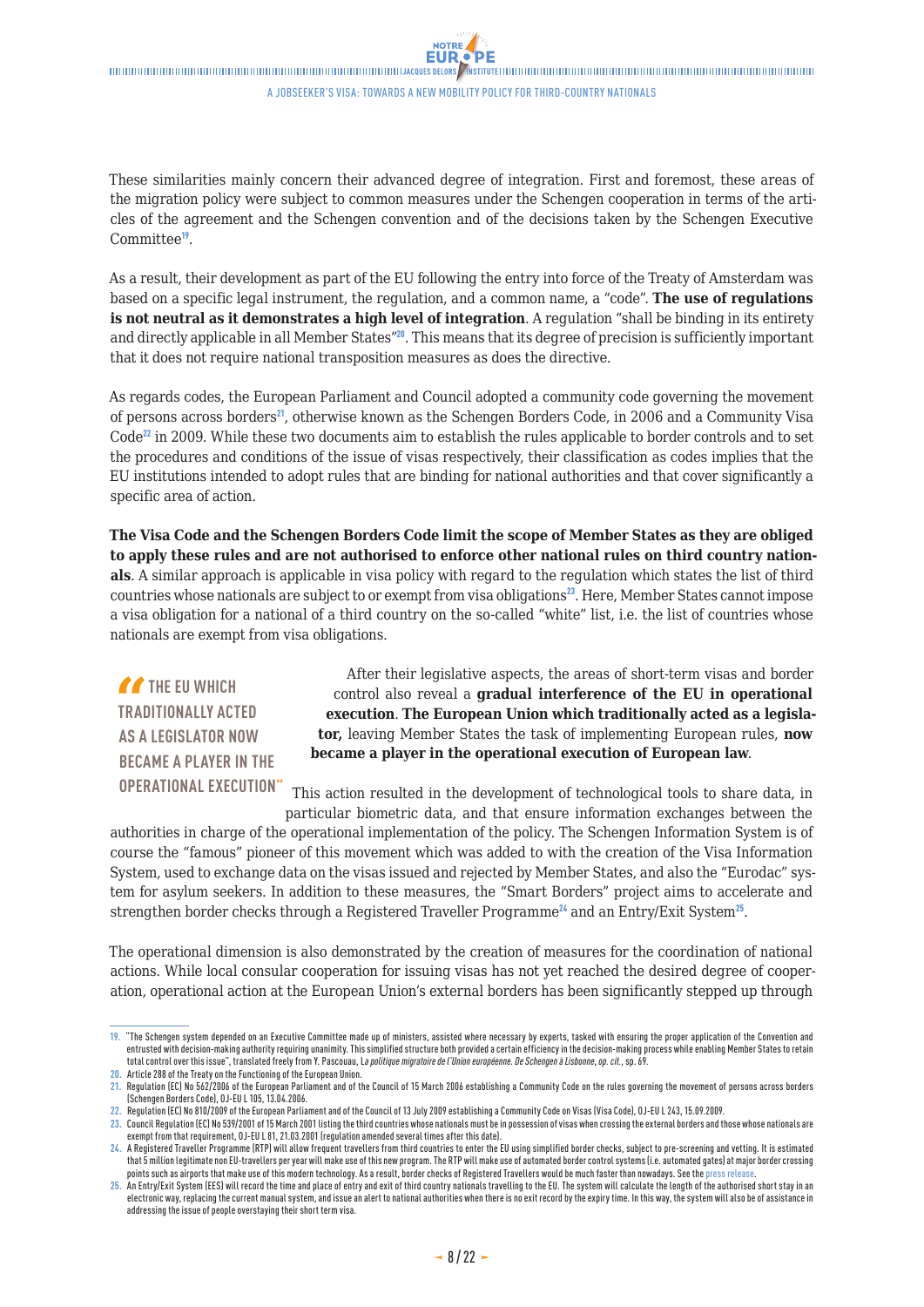<span id="page-8-0"></span>the creation of the Frontex agency<sup>26</sup>. This EU agency is tasked, where necessary, with providing operational assistance to Member States to fulfil their obligation to control external borders in application of the Schengen Borders Code.

**The legislative and operational measures with regard to visas and border control bear witness to a widespread intervention of the EU, or in other words a phenomenon of deep integration**. While these operational measures have received criticism, whether due to the risks of errors in the use of the electronic data recorded in the information systems, the questions regarding the responsibility of agencies, Frontex in particular<sup>27</sup>, or their predominantly security-focused purpose, they are resources serving the Member States and there is no evidence that the latter refuse to use them or have decided to cease their cooperation. On the contrary, the European Council announced on 15 October 2015 the extension of Frontex's operational dimension "as part of discussions on the creation of a European Border and Coast Guard"<sup>28</sup>.

The visa and border control policies are two pillars on which the European Union's action has been particularly significant. The "return" dimension has also received considerable attention, in particular in its external dimension.

### **1.2.2. Readmission: an approach rarely called into question**

The return of irregular migrants present in Member States to their country of origin or transit has, alongside visas and borders, received much attention in the policy implemented on an EU level. Two measures are characteristic of this movement.

The "return" directive<sup>29</sup>, firstly, was subject to significant backlash following its adoption and went on to gradually become an instrument to contest national practices with regard to the detention of people in particular, though not exclusively.

The signature of readmission agreements, secondly, formed a priority action as early as the first years of the implementation of community competence. For these agreements allowing the return of third-country nationals in irregular situations present in the territories of Member States, their signature and implementation are, however, difficult.<sup>30</sup>

**READMISSION AGREEMENTS PLACE THE BURDEN OF IRREGULAR IMMIGRATION FLOW MANAGEMENT ON THIRD COUNTRIES MORE THAN ON**  it is still struggling to sign such agreements with key countries such as Morocco, **MEMBER STATES"** As concerns their signature, and as already stated, readmission agreements place the burden of irregular immigration flow management on third countries more than on Member States. It is therefore difficult to persuade third countries to commit to such measures, in particular when the compensatory measures are not commensurate with the commitment made<sup>31</sup>. As a result, while the European Union has signed 17 readmission agreements $^{32}$ , Tunisia and Algeria.

The European Commission presented a "mixed picture" 33 in 2011 with regard to the implementation of the EU's readmission agreements. It highlighted that the agreements signed by the EU were not always applied

<sup>26.</sup> Council Regulation (EC) No 2007/2004 of 26 October 2004 establishing a European Agency for the Management of Operational Cooperation at the External Borders of the Member States of the European Union, OJ-EU L 349, 25.11.2004.

**<sup>27.</sup>** See in particular Y. Pascouau and P. Schumacher, "Frontex and the respect of fundamental rights: from better protection to full responsibility", European Policy Centre, *Policy Brief*, June 2014. **28.** Proposal for a Regulation of the European Parliament and the Council on the European Border and Coast Guard and repealing Regulation (EC) No 2007/2004, Regulation (EC) No 863/2007 and Council Decision 2005/267/EC, COM(2015) 671 final of 15.12.2015.

**<sup>29.</sup>** Directive 2008/115/EC of the European Parliament and of the Council of 16 December 2008 on common standards and procedures in Member States for returning illegally staying third-country nationals, OJ-EU L 348, 24.12.2008.

**<sup>30.</sup>** Communication from the Commission to the European Parliament and the Council "Evaluation of EU Readmission Agreements", COM(2011) 76 final of 23.02.2011.

**<sup>31.</sup>** On this subject, see Communication from the Commission to the European Parliament and the Council "Evaluation of EU Readmission Agreements", COM(2011) 76 final of 23.02.2011.

**<sup>32.</sup>** The Union has signed readmission agreements with the following countries: Russia, Ukraine, Moldova, Georgia, Armenia, Azerbaijan, Turkey, Western Balkans, Hong Kong, Macao, Sri Lanka,

Pakistan and Cape Verde, see Communication from the Commission to the European Parliament and the Council "EU Action Plan on return", COM(2015) 453 final of 09.09.2015.

**<sup>33.</sup>** Communication from the Commission to the European Parliament and the Council "Evaluation of EU Readmission Agreements", COM(2011) 76 final of 23.02.2011.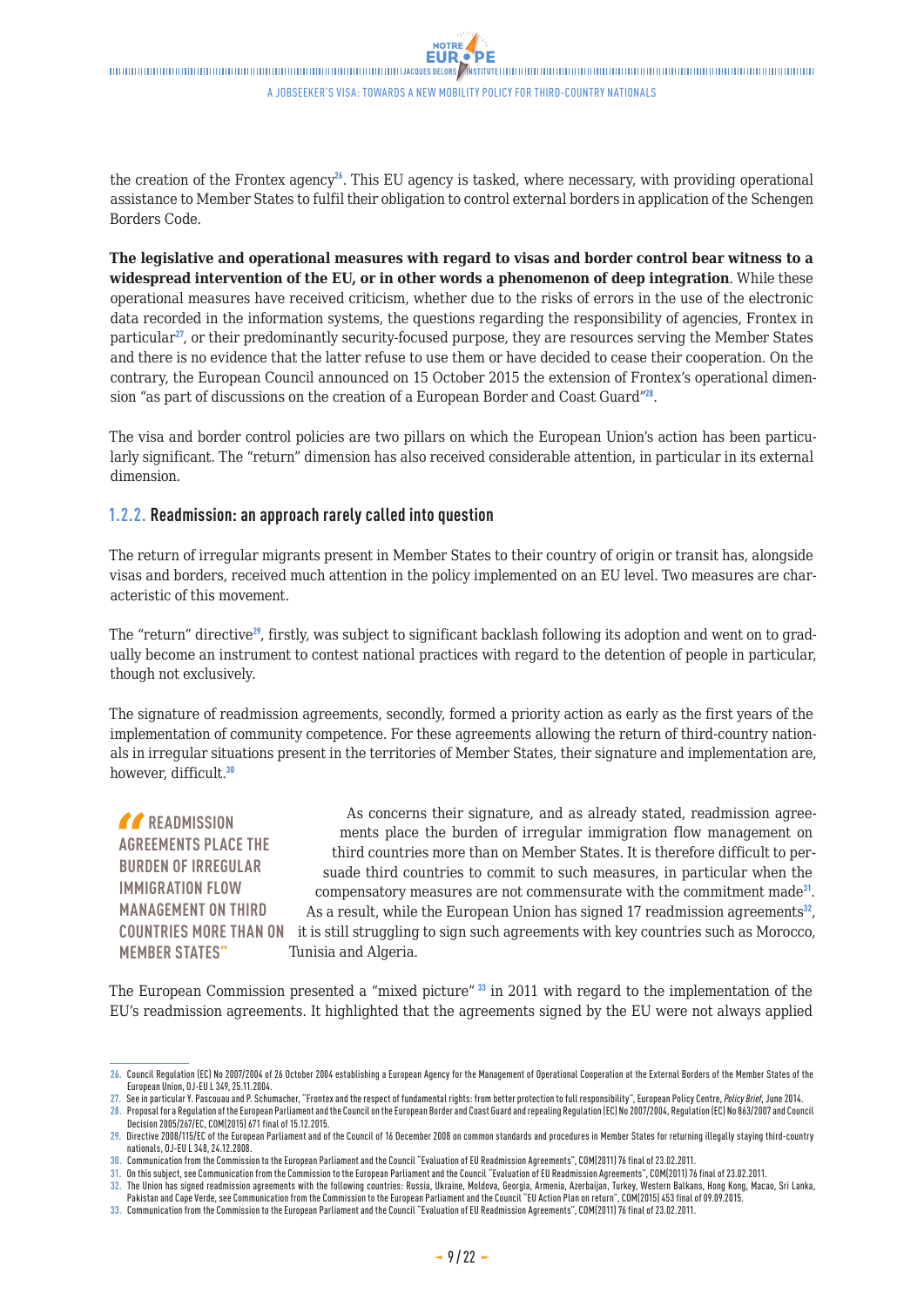<span id="page-9-0"></span>**FUR**  $\blacksquare$ A jobseeker's visa: towards a new mobility policy for third-country nationals

**NOTRE** 

and that Member States preferred to use bilateral agreements. The Commission also insisted on the need for compliance with human rights in the implementation of the agreements.

Aside from the difficulties related to the signature of readmission agreements, in particular with regard to the burden they represent for third countries, and the questions related to compliance with human rights in their implementation, **Member States have constantly put forward the signature of these agreements as an integral part of the EU's return policy**. This option was reminded by the European Council in June 2015<sup>34</sup>, the European Commission in September 2015<sup>35</sup>, the Justice and Home Affairs Council on 8 October 2015<sup>36</sup> and during the EU-Africa summit in Valletta in November 2015.

Yet while it can clearly be agreed that readmission is part of the return policy's legal instruments, the focus of Member States and the European institutions on this aspect in their relations with third countries does not seem entirely relevant. Firstly, given the difficulty to sign such agreements due to the weak compensatory measures offered by the Member States through the European Union. The negotiation of a readmission agreement is a slow and complex diplomatic process that does not always end with the expected results. Secondly, their effectiveness depends on the full participation of all European and third-country players for their implementation, which is not always the case. Lastly, implementation is subject to stringent legal restrictions in terms of human rights<sup>37</sup> that may limit the practical scope.

### **1.2.3. A short-sighted and counterproductive political approach**

Since the entry into force of the Treaty of Amsterdam in 1999, Member States have always maintained their tendency to develop common policies focusing on control and readmission. This trend even went further owing to political circumstances, such as the various attacks committed in the USA or in Europe from 2001 to 2016, and to political fluctuations granting groups hostile to immigration greater representation in political debate and in parliamentary or deliberative assemblies.

*LA* **LIMITING THE ADMISSION OF FOREIGNERS CONTRIBUTES TO MAINTAINING A PHENOMENON THAT IT SPECIFICALLY INTENDS TO COMBAT: IRREGULAR MIGRATION"**

Yet this stance must be called into question for two key reasons. Firstly, because **the implementation of policies whose primary aim is to limit the admission of foreigners contributes to maintaining a phenomenon that it specifically intends to combat: irregular migration.** The example of the visa policy is topical in this regard.

For many years, Moroccan, Algerian and Tunisian nationals have been exempt from visa obligations to travel to Spain or Italy. At the time, barely 25 years ago, these nationals travelled frequently between the two shores of the Mediterranean in a circular movement without any difficulty whatsoever. Each migrant could leave and return to the country of origin with the certainty of being able to leave once again<sup>38</sup>.

Following the implementation of the Schengen visa, the system underwent far-reaching changes as entry into Spain and Italy for these nationals became contingent on the issue of a visa that was increasingly difficult to

**<sup>34.</sup>** "Effective return, readmission and reintegration policies for those not qualifying for protection are an essential part of combating illegal migration and will help discourage people from risking their lives. All tools shall be mobilised to promote readmission of irregular migrants to countries of origin and transit, building on the ideas presented by the Commission at the Council on 16 June." **35.** "Boosting cooperation on return and readmission with the main countries of origin and transit of irregular migrants is essential for increasing rates of return and deterring further irregular

migration", Communication from the Commission to the European Parliament and the Council "EU Action Plan on return", COM(2015) 453 final of 09.09.2015. **36.** "All tools shall be mobilised to increase cooperation on return and readmission. Member States, the Commission and the European External Action Service will prioritise readmission in all relevant contacts at political level with countries of origin of irregular migrants to ensure that a consistent message is received by those countries, including on the need for full and effective implementation of existing readmission agreements towards all Member States. (…) In the area of Home Affairs, the Council will further consider the link between visa facilitation and readmission agreements in the framework of the recast Visa Code, notably by ensuring that visa facilitations, as envisaged in the Visa Code, are granted only after assessing the cooperation on readmission with all Member States.

**<sup>37.</sup>** As the Commission reminds, "The legally binding applicable international instruments ratified by all MS apply generally to all persons subject to a readmission procedure, independently of the abovementioned EU return/asylum acquis. Those instruments guarantee that no person may be removed from any MS if it would be against the principle of non-refoulement if in the recipient country, the person could be subject to torture or to inhuman or degrading treatment or punishment. In such cases no readmission procedure can be initiated and this is acknowledged by EURAs in what is called a 'non-affection clause' confirming the applicability of and respect for instruments on human rights. Consequently, any return/readmission can only be carried out as a result of a return decision which may only be issued if the guarantees mentioned above are observed. Furthermore, MS must respect the EU Charter of Fundamental Rights when they are implementing EURAs.", Communication from the Commission to the European Parliament and the Council "Evaluation of EU Readmission Agreements", COM(2011) 76 final of 23.02.2011.

**<sup>38.</sup>** See H. de Haas, "[Don't blame the smugglers: the real migration is industry](http://heindehaas.blogspot.fr/2015/09/dont-blame-smugglers-real-migration.html)".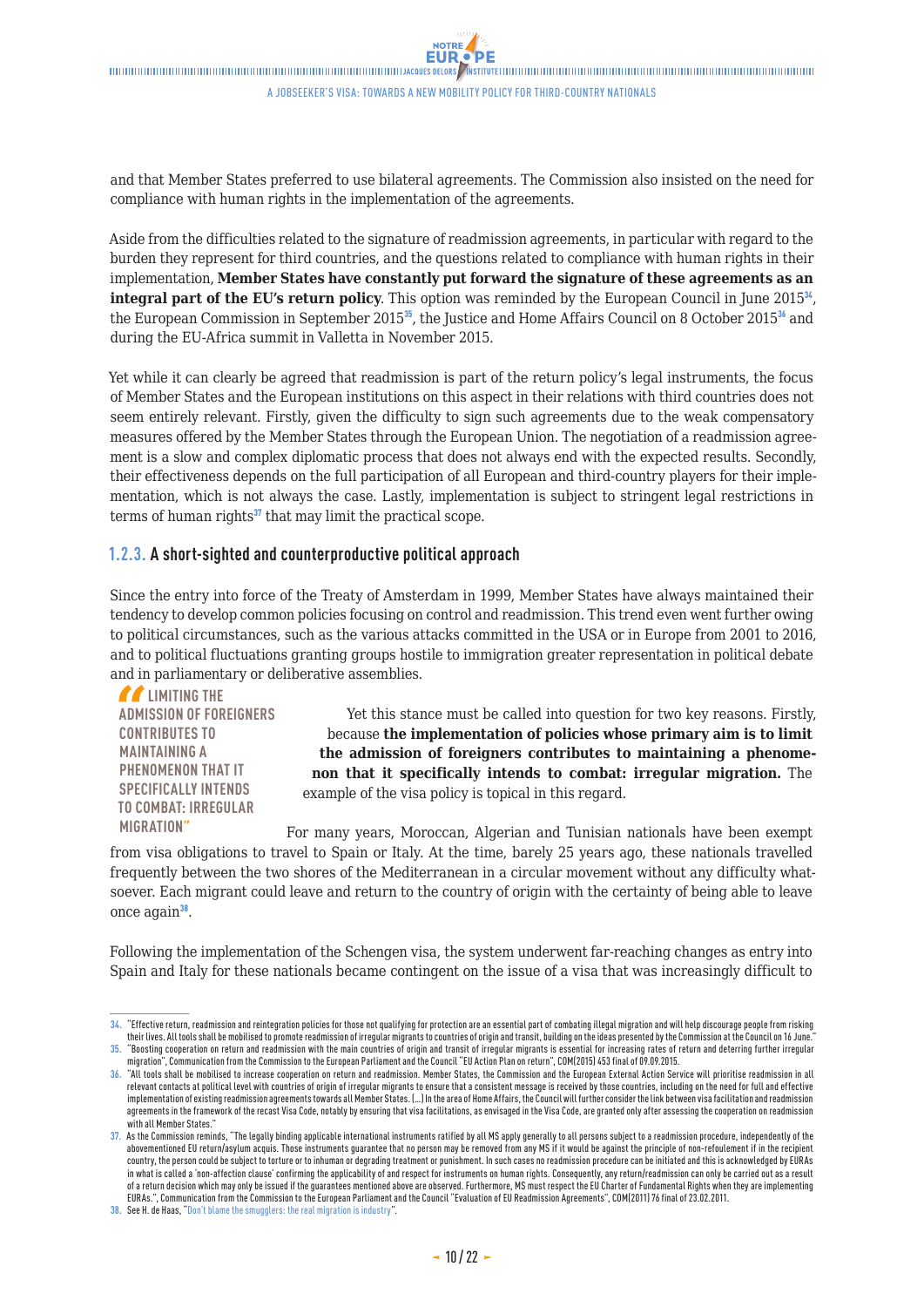obtain. Three phenomena emerged as a result: attempts to cross the Mediterranean illegally on makeshift boats, the implementation and increase of people trafficking networks, concerning in particular migrants coming from the sub-Saharan area, and the development of the phenomenon of "overstayers", i.e. people who refuse to return to their country of origin upon expiry of the validity of their short-term visa and who end up in irregular and illegal situations.

#### **FIGURE 1 Effects of a transition from a visa exemption system to a visa obligation system**



#### Source: Yves Pascoau

While the visa policy demonstrates the emergence of these three phenomena, it is important to stress that it is not entirely responsible for them. Two other political options maintain and even heighten them. The external border management policy in its development and results makes access to the European territory more difficult and the need to resort to trafficking networks stronger. Secondly, the policy to close labour immigration which has served as a policy since the mid-1970s obliges those who wish to migrate to opt for irregular immigration, trafficking networks or the use of alternative means such as asylum or family reunification.

### **The phenomenon of illegal, illicit or irregular immigration is reinforced by rolling out a policy focused mainly on control and closure without offering any real legal immigration opportunities. The closure approach heightens the conditions of existence of a phenomenon that it claims to combat.**

Secondly, the continuation of this policy which does not promote the adoption of admission measures for migrant workers is unsuitable in view of the current and future challenges that Member States of the European Union are facing and will face.

Despite an unemployment rate that can sometimes be very high in some Member States due to the devastating effects of the economic crisis, many business sectors are suffering from a labour shortage. The difficulty of recruiting staff, both qualified and unqualified, in Member States forces companies and public authorities to set up admission and reception measures for migrant workers coming from third countries<sup>39</sup>.

This shortage is not set to stop in the future; the reverse is actually the case. Firstly, all Member States should experience the short-term effects of economic recovery. While this is already the case for some, the worst-affected states or those who are struggling to overcome the economic downturn will share this outcome and record a drop in unemployment. This development will coincide with labour demand from third countries.

**<sup>39.</sup>** See in particular *Matching economic migration with labour market needs in Europe*, OECD and European Commission, September 2014.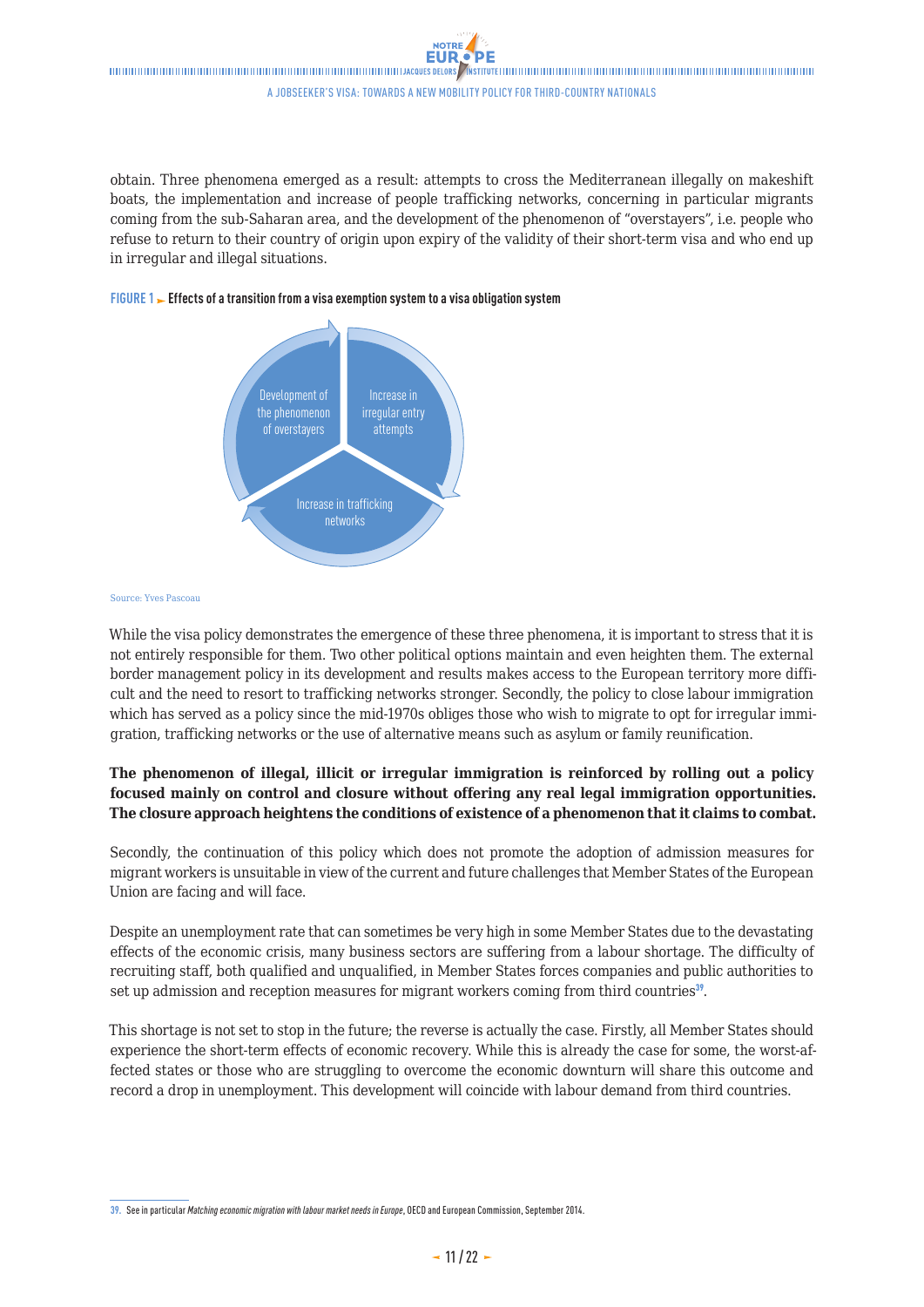<span id="page-11-0"></span>In addition, the projected inexorable drop in demographics in some Member States in the short and medium term, combined with an ageing population, further consolidate the assumption of labour shortages, in particular in the caring sector which is set to grow significantly owing to the ageing of populations<sup>40</sup>.





(\*) 2080: projections (EUROPOP2013).<br>Source: Eurostat (codes des données en ligne: demo\_pjangroup et proj\_13npms)

**Note:** The comparison of age pyramids for 2014 and 2080 shows that the EU-28's population is projected to continue to age. In the coming decades, the high number of baby-boomers will swell the number of elderly people. However, by 2080, the pyramid will take more the shape of a block, narrowing slightly in the middle of the pyramid (around the age 45–54 years) and considerably near the base. Source: Eurostat.

This background highlights the twofold negative effects, past and future, of the decisions recommended and perpetuated. It must urge political decision-makers to question these options. The second section of this policy paper aims specifically to propose a well-substantiated and acceptable solution to break the current political deadlock.

# 2. Future solutions: the creation of a jobseeker's visa

**THE WAY FORWARD IS ULTIMATELY TECHNICALLY SIMPLE AND YET POLITICALLY DIFFICULT"**

**The way forward is ultimately technically simple and yet politically difficult.** Technically, inspiration can be drawn from what the European Union knows and has experimented with for more than forty years, i.e. freedom of movement, and by using the achievements and scopes of action implemented in migration policy over the last fifteen years, namely the rules concerning secure access to the territory. The proposal is therefore part of this environment and aims to act as a complement by incorporating a new legal immigration system.

The difficulty is not technical but requires the political drive to take a qualitative step that would have a significant impact on the way that Member States could decide to work together to manage a key aspect of migration policy, namely legal immigration. The implementation of this new path is based on the three pillars that are a geographical framework (§2.1.), a concept-based approach (§2.2.) and substantive content (§2.3.).

**<sup>40.</sup>** See in particular R. Munz, "The Global Race for Talents: Europe's Migration Challenges", *Bruegel Policy Brief*, Issue 2014/02, March 2014.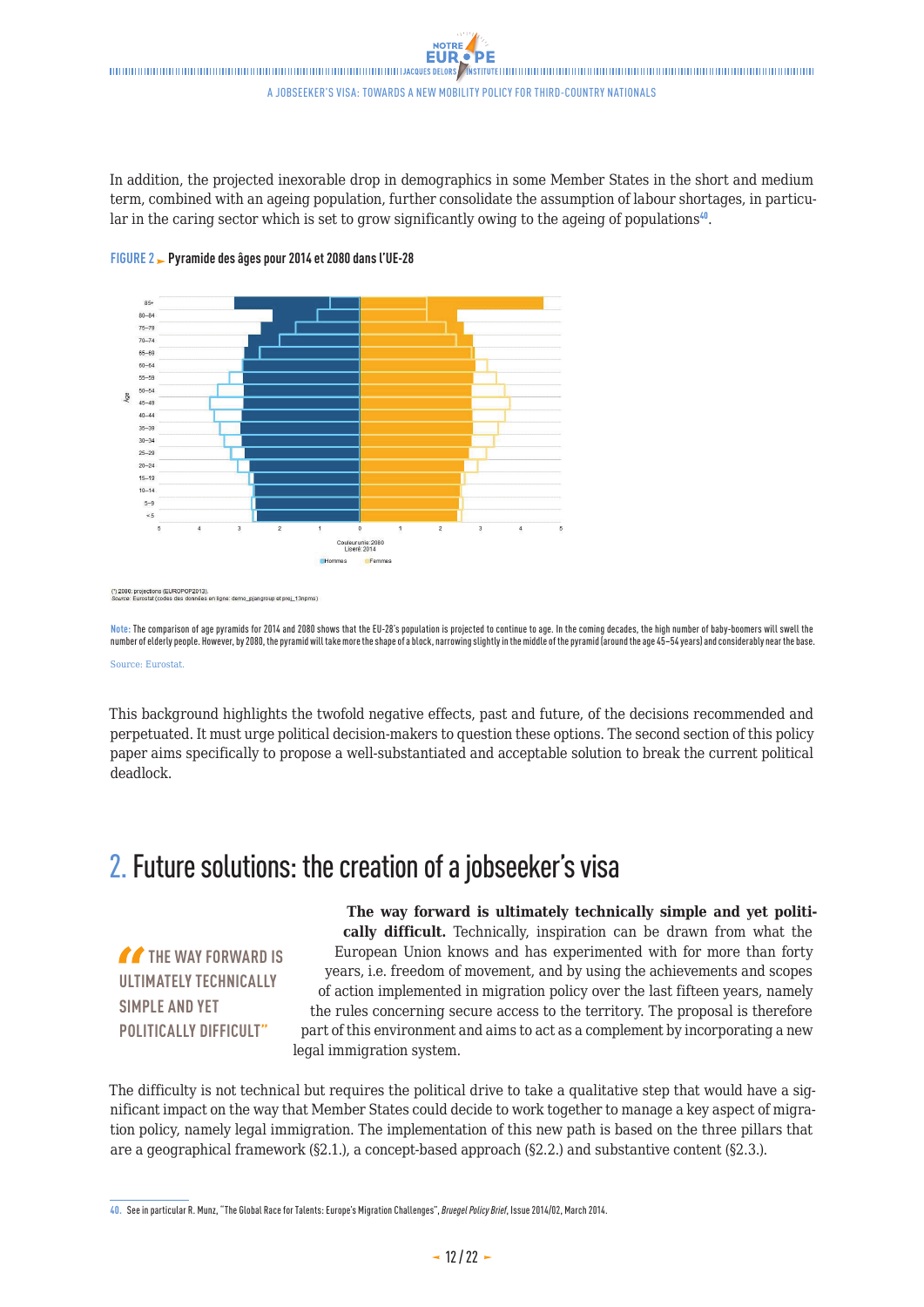### <span id="page-12-0"></span>**2.1. The geographical framework**

The geographical framework involves two aspects: the level of the response, which must be European as a rule (§2.1.1.), and the scope of the response, mainly focused on countries neighbouring the EU (§2.1.2.).

### **2.1.1. A necessarily European response**

It is a tautology but it must be stressed again. **The migration issue and its resulting policy can only be legitimately conceived on an EU level.** While this statement may appear abrupt, it is based on three considerations.

Firstly, the establishment of an area of free movement without internal border controls requires the harmonisation of immigration and asylum policies between Member States. The possibility available to any person admitted to stay in the territory of one Member State of circulating in the territory of another Member State requires at the very least a coordination of national admission policies or indeed a harmonisation of these policies.

Yet this harmonisation process has only been partial. As from the Schengen cooperation, Member States launched a procedure to harmonise the rules governing short-term visas, external border controls and the setting of the state responsible for investigating asylum requests. While the successive treaties following Amsterdam have continued this process in the areas of asylum and irregular immigration, **legal immigration and in particular labour immigration is the only area to have been largely overlooked in the process to coordinate or harmonise national rules.**

Secondly, following on from the issue of labour immigration, it is not relevant to attempt to establish a Single European Labour Market focused on European workers if the admission and movement of migrant workers residing legally in Member States is not considered. **The completion of this labour market requires coordination or indeed harmonisation of national rules and policies on the admission of migrant**  workers<sup>41</sup>.

Lastly, is it logical in an area of free movement and against the backdrop of globalisation and increased migrations that European states of all sizes retain their jurisdictions with regard to the admission of migrant workers? Doesn't the principle of subsidiarity encourage us to think that the **EU is precisely the appropriate level on which to organise the entry, residence and movement of migrant workers**? It would appear that the answer is positive.

Consequently, there is much call for changes to the current situation which favours the coordination or beginning of harmonisation for the national rules governing the entry of specific categories of migrant workers and in which Member States retain the competence to regulate the entry and residence of all other categories of workers.

Like a proposal by the European Commission that was shelved at the start of the  $2000s^{2/2}$ , Member States must consider the opportunity to adopt a framework of common rules on the admission of migrant workers in order to **simplify the current legal kaleidoscope** and present the European area as a single unit<sup>43</sup>.

**<sup>41.</sup>** See in particular, C. Dhéret, A. Lazarowicz, F. Nicoli, Y. Pascouau & F. Zuleeg, "Making progress towards the completion of the Single European Labour Market", European Policy Centre, *Issue Paper*, May 2013.

**<sup>42.</sup>** Proposal for a Council Directive on the conditions of entry and residence of third-country nationals for the purpose of paid employment and self-employed economic activities, COM(2001) 386 final, 27.11.2001.

**<sup>43.</sup>** On this point, Y. Pascouau, "EU immigration policy: act now before it is too late", European Policy Centre, *Commentary*, June 2013.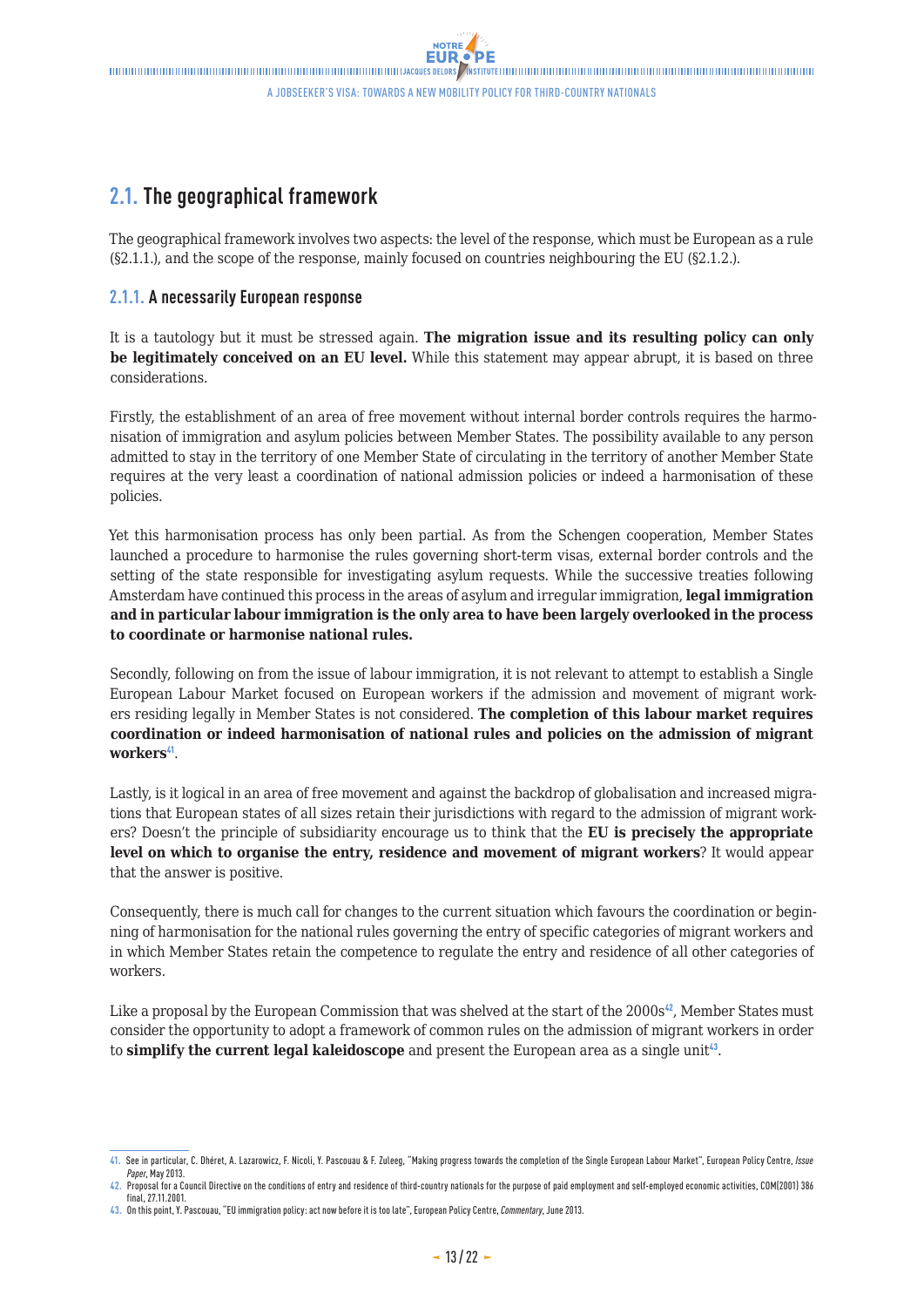### <span id="page-13-0"></span>**2.1.2. Neighbouring countries as the priority scope of action**

The second dimension of the geographical framework concerns the external aspect of the policy to be implemented. The question that is raised asks whether it is necessary for the policy to be global, i.e. to apply to all international migrations, or should it target a specific geographical area with which a deeper relationship should be developed? The regional nature<sup>44</sup> of migration phenomena observed globally point to the second option rather than the first.

### **It is therefore mainly through a relationship with countries neighbouring the European Union that this partnership policy on labour immigration must be promoted and implemented.**

Given their geographical proximity and also their intense relations with the EU and Member States in many areas, Morocco, Tunisia, Turkey and even Ukraine must become key partners in the implementation of a labour immigration policy. One further reason is that these countries are already committed to structured relations through the partnership with the South Mediterranean and the Eastern Partnership for Ukraine.

Countries located in a broader circle may naturally be included in this system but the EU's immediate neighbours must be considered as a priority.

### **2.2. A concept-based approach**

While the reversal of the political approach must mainly focus on labour immigration and the EU's relations with its immediate neighbours, this system must also be incorporated into a conceptual framework. Work conducted on an EU level points out two areas, namely freedom of movement (§2.2.1.) and mobility (§2.2.2.). Out of these two options, the latter, i.e. mobility, must be favoured.

### **2.2.1. Freedom of movement: an internal concept related to European workers**

The concept of freedom of movement is not relevant here. Freedom of movement, as it has been developed on an EU level, covers two aspects, freedom of movement within the Schengen area for periods of less than three months and freedom enjoyed by European workers, in accordance with article 45 of the TFEU.

While article 79.2 of the TFEU concerning third-country nationals allows the European Parliament and Council to adopt measures concerning the "conditions governing freedom of movement and of residence in other Member States", secondary law prefers the notion of "right of residence" in another Member State.

Going beyond short-term movements within the Schengen area, **there is a distinction in terms of concept and status between European workers, who enjoy the right to freedom of movement, and third-country nationals, who may have the right of residence in another Member State.**

This distinction must be maintained as it secures legal status, in particular that of European workers. For several years now, some Member States, led by the United Kingdom, have called into question the status of European citizens, deeming it "privileged". There have been efforts to weaken the status by mixing terminology in order to align European workers' status with the less favourable status of migrant workers<sup>45</sup>. By limiting the concept of freedom of movement to European workers, we avoid the weakening of their status and as a result, of their rights.

**<sup>44.</sup>** On this subject, see, C. Wihtol de Wenden, *La question migratoire au XXI*ème *siècle. Migrants, réfugiés et relations internationales*, Les Presses de SciencesPo, 2010, sp. 33 onwards.

**<sup>45.</sup>** On this subject, see A. Ghimis, A. Lazarowicz and Y. Pascouau, "Stigmatisation of EU mobile citizens: a ticking time bomb for the European project", European Policy Centre, *Commentary*, January 2014.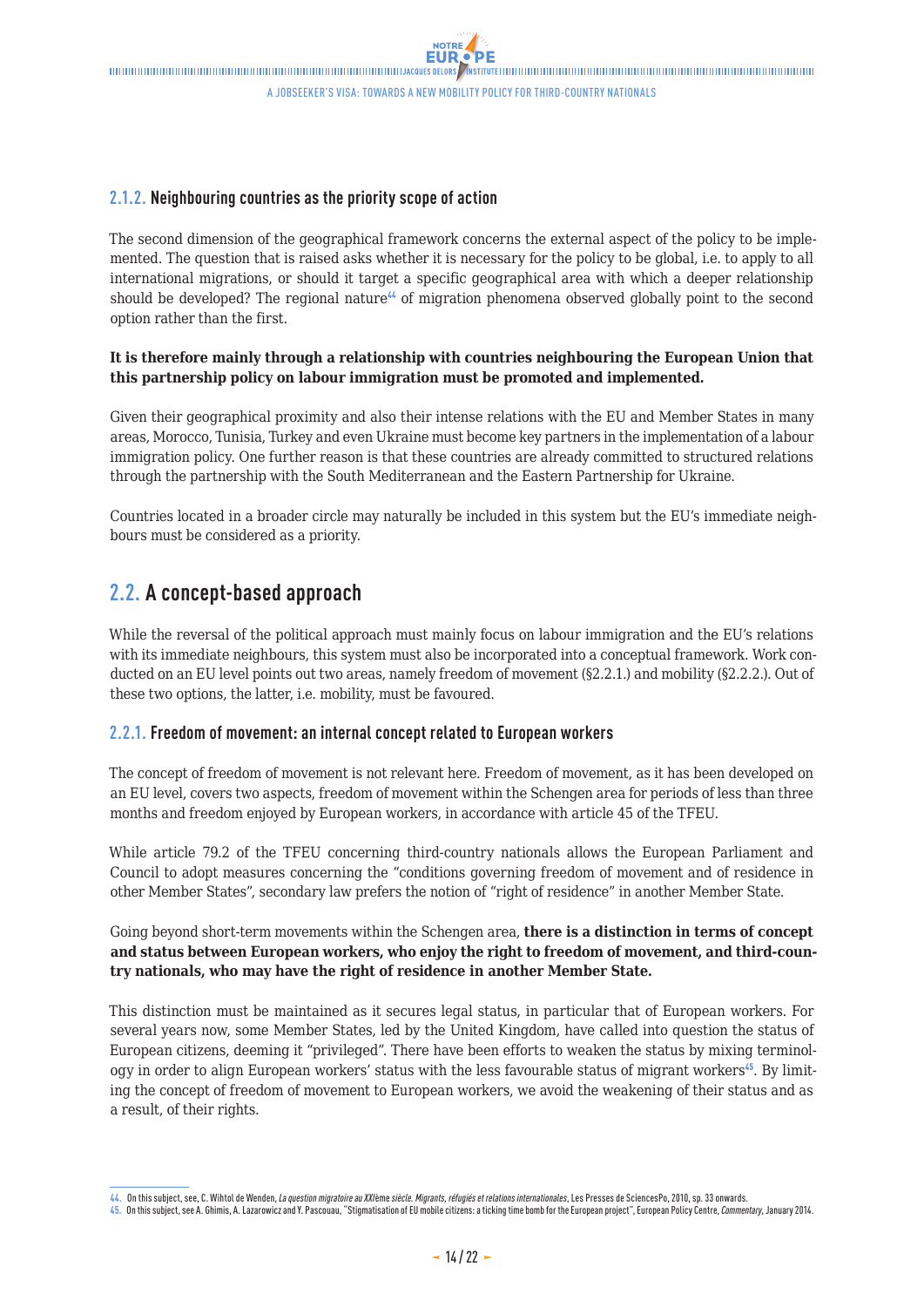<span id="page-14-0"></span>The concept of freedom of movement gives rise to two other difficulties. Firstly, there are issues regarding its predominantly "internal" nature. Freedom of movement is conceived for the European area, once within it, and not as part of a movement towards it from outside of the area.

The second difficulty is political and concerns the portrayal conveyed by the notion of freedom of movement. Claims for freedom of movement of people as a method of organising human relations on a regional or global scale are often linked with projects that aim to tear down all borders between areas, countries and therefore people.

Without denying the philosophical scope of this approach, in particular its role as a key factor in the emancipation of people, it is difficult, or even impossible, for contemporary political decision-makers to accept it. Borders are always thought of as a fundamental embodiment of a state's sovereignty and as a means of protecting populations. In addition, a significant percentage of citizens, most likely a majority, expect states to ensure security in their territories, in particular by controlling borders, be they the external borders of the European Union.

In view of the conceptual "burden", both in legal terms and political perception, conveyed by freedom of movement, it is not possible to use this approach to support the political reversal proposed in this policy paper. The focus must therefore be shifted to the notion of "mobility".

### **2.2.2. Mobility: providing content to a "catch-all" concept**

**A** ANCHORING THE **PROPOSAL FOR A NEW APPROACH IN THE CONCEPT OF INTENTIONAL MOBILITY"**

In recent years, mobility has become a "catch-all" concept, used to place different realities under a single and poorly defined name. This policy paper distances itself from this easy option, instead anchoring its **proposal for a new approach in the concept of intentional mobility. It also aims to provide a content that the concept has been hitherto lacking.**

This emptiness comes first of all from political considerations. The use of the term "mobility" is not as conceptually "loaded" as "freedom of movement", as explained above. On the contrary, mobility has close ties with movement, which in fact distances it from any idea or perception of settlement. **From the notion of "Gastarbeiter" to that of circular migration or virtual migration, it is in fact the prospect of foreigners settling for the long term in states and the consequences of this settlement, in particular in terms of integration, that is the focus of the often negative perceptions and discussions on the migration issue**. By using a term that is not as "loaded", a forum for politically acceptable discussion and decision-making may be created.

*C* BASING THE NEW **APPROACH OF LABOUR IMMIGRATION ON THE NOTION OF MOBILITY IS NOT ORIGINAL; BUT RATHER IT IS AN EXTENSION"**

Secondly, and above all, basing the new approach of labour immigration and more specifically its external dimension on **the notion of mobility is not original; but rather it is an extension**. In 2011, the European Commission published a communication on the renewal of the European Union's foreign policy with regard to immigration and asylum. From this date, the term "Mobility" is used in connection with the "Global Approach to Migration<sup>"46</sup>. The Global Approach must now be based on four pillars, including "organising and facilitating legal migration and mobility".

**<sup>46.</sup>** Communication from the Commission to the European Parliament, the Council, the European Economic and Social Committee and the Committee of the Regions on the "Global Approach to Migration and Mobility", COM(2011) 743 final, 18.11.2011.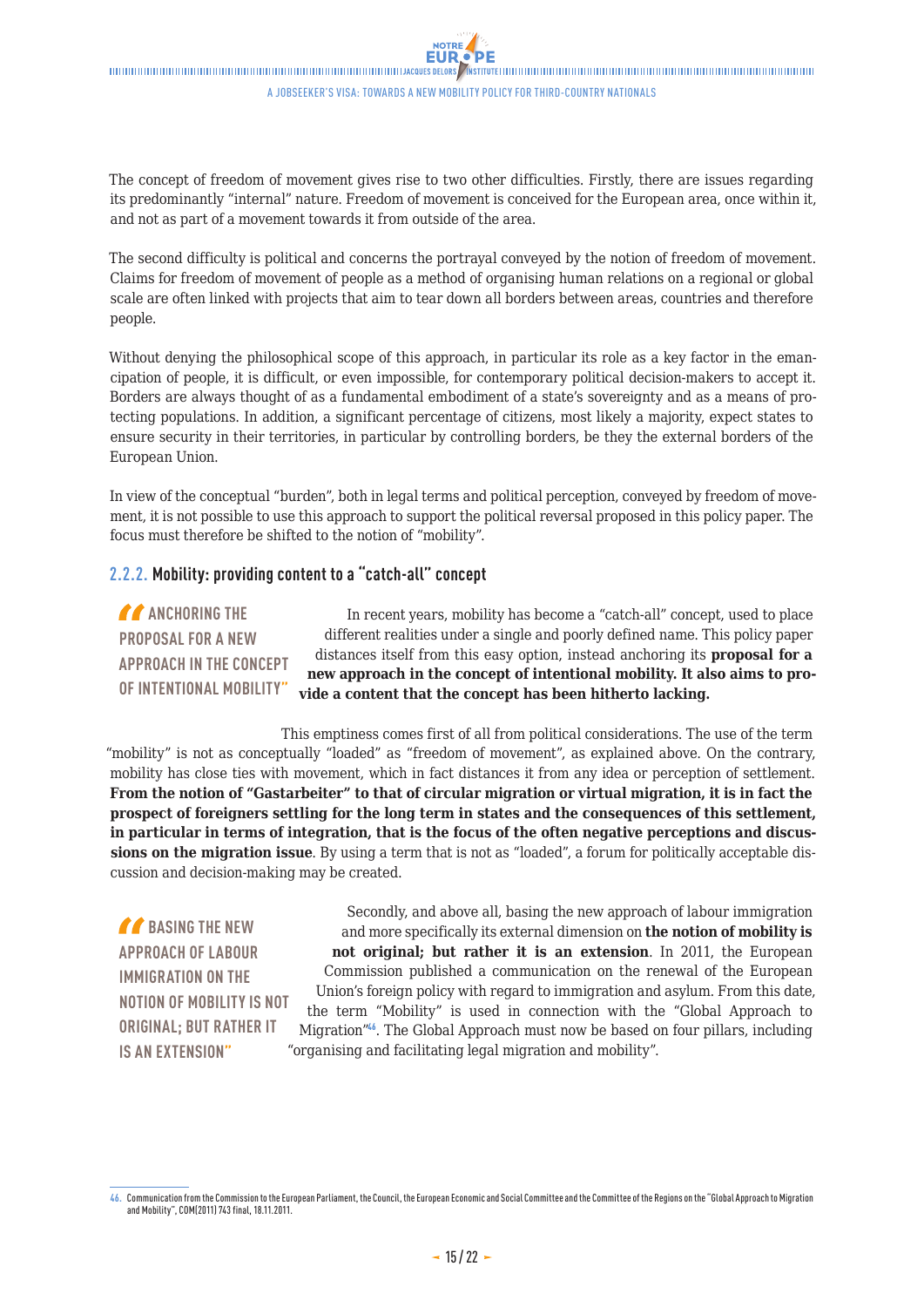#### <span id="page-15-0"></span>**TABLE 1 > The four pillars of the Global Approach to Migration and Mobility**

| Organising and facilitating legal<br>migration and mobility | Preventing and reducing<br>irregular migration and<br>trafficking in human beings | Promoting international protection and<br>enhancing the external dimension of<br>asylum policy | Maximising the development<br>impact of migration and mobility |
|-------------------------------------------------------------|-----------------------------------------------------------------------------------|------------------------------------------------------------------------------------------------|----------------------------------------------------------------|
|-------------------------------------------------------------|-----------------------------------------------------------------------------------|------------------------------------------------------------------------------------------------|----------------------------------------------------------------|

Source: COM(2011) 743 final, 18.11.2011.

Mobility is part of the existing instruments used for visas, admission (limited to the categories already covered by directives: students, researchers, highly qualified workers), readmission and control. The Commission's communication does not propose any new avenues in the area of admission. It actually follows on from past actions in which security is the priority. The text of the Commission states that "Without well-functioning border controls, lower levels of irregular migration and an effective return policy, it will not be possible for the EU to offer more opportunities for legal migration and mobility".

As regards the instrument made available to achieve these goals, Mobility Partnerships, their content also depends on the ability of partner countries to work in specific fields such as security. Therefore, as an example, "the renewed MP offers visa facilitation based on a simultaneously negotiated readmission agreement".

**THE CONTENT OF MOBILITY IN THE GLOBAL APPROACH IS LIMITED TO THE ISSUE OF VISAS"**

**In practice, the content of mobility in the global approach is limited to the issue of visas, which is itself contingent on the action of third countries with regard to readmission**. Legal migration, one of the four pillars of the global approach, does not receive the same attention. This is highlighted by the Commission in an assessment report published in 2014 which states "more work needs to be done to make sure that the MPs are being implemented in a balanced manner, i.e. better reflecting all four thematic priorities of the GAMM, including more actions with regard to legal migration, human rights and refugee protection"<sup>48</sup>.

In 2011, the external dimension of the migration policy was embellished by putting the accent on legal migration and mobility. Practice shows that this approach and the related partnership have indeed formed a new framework for discussion between the EU, Member States and partner countries but have not resulted in the creation of new systems paving the way for a new type of mobility, focused on labour migration.

Yet it is precisely by shifting the focus to mobility that a new form of labour migration partnership must be achieved with the EU's neighbours. This substantive approach is described below.

### **2.3. The substantive approach: the creation of a jobseeker's visa**

The substantive approach would be in line with a political continuum. Alongside the operational instruments and rules governing external border crossings, visas and the return of irregular migrants, it would add to the system by proposing to extend the scope of legal migration options to the European Union. The proposal would provide content to the concept of mobility between third countries and the EU. Based on a simple principle (§3.1.), including some implementation guidelines that are yet to be defined (§3.2.), the advantages of this system are clearly positive (§3.3.).

**<sup>47.</sup>** Communication from the Commission to the European Parliament, the Council, the European Economic and Social Committee and the Committee of the Regions on the "Global Approach to Migration and Mobility", COM(2011) 743 final, 18.11.2011, sp. 6.

**<sup>48.</sup>** Report from the Commission to the European Parliament, the Council, the European Economic and Social Committee and the Committee of the Regions "Report on the implementation of the Global Approach to Migration and Mobility2012/2013", COM(2014)96 final, 21.02.2014.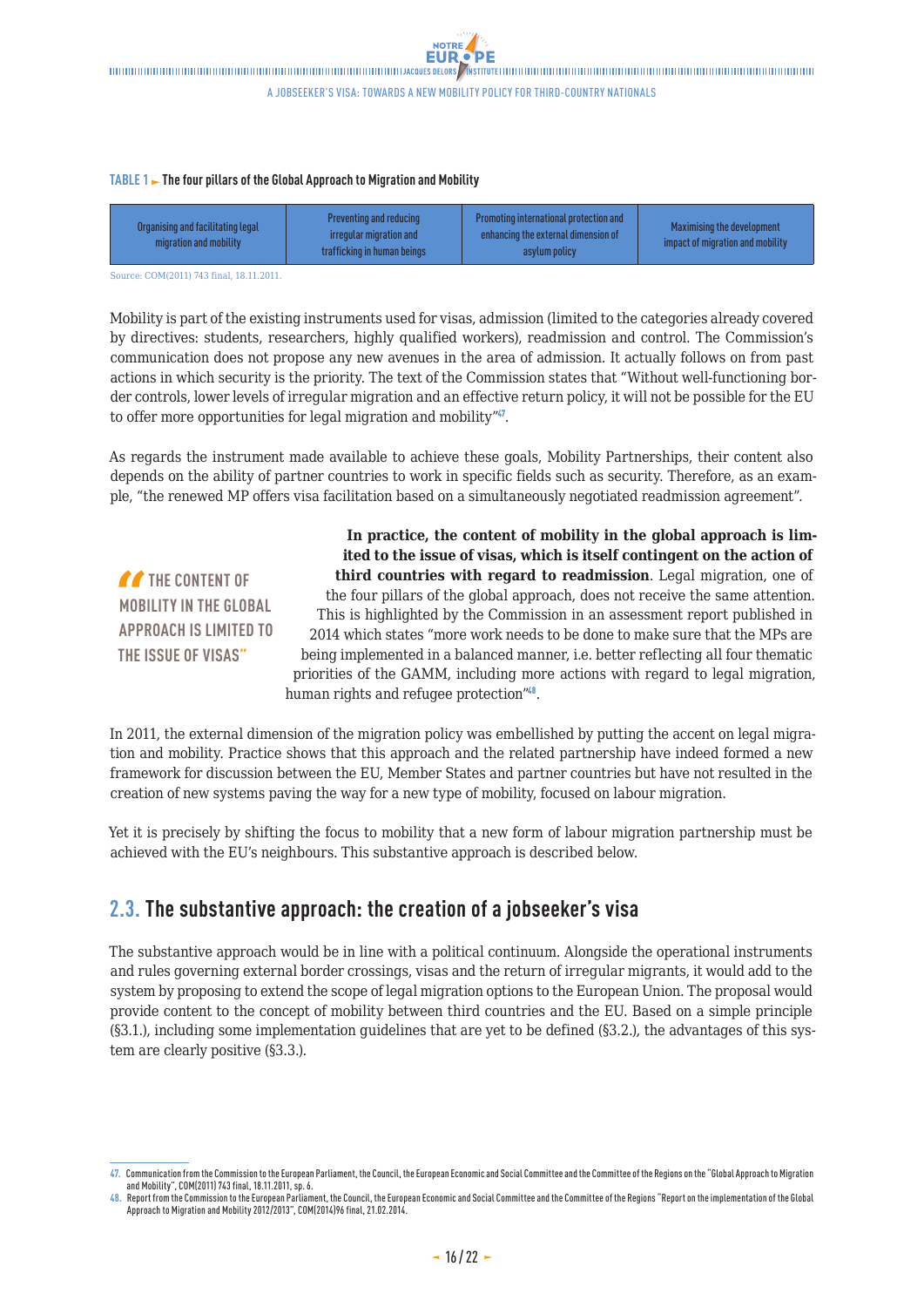### <span id="page-16-0"></span>**2.3.1. A simple principle extending the existing framework**

**THE MOBILITY OF THIRD-COUNTRY NATIONALS TOWARDS THE EU MUST BE CONSIDERED ON THE BASIS OF ITS EXPERIENCE ABOUT FREEDOM OF MOVEMENT"**

As stated above, the option of establishing a system based on freedom of movement would not be viable. It should not, however, be ruled out but instead used as an analysis benchmark. The European Union boasts singular experience in this area. Since 1968, European workers have enjoyed the right to travel to other Member States to look for employment and to take up residence should they find it. In addition to forty years of experience, the European Union can demonstrate that the system works and has not resulted in the development of waves of immigration between states, with one exception<sup>49</sup>. On the contrary, the rate of EU citizens living in another Member State has been rela-

tively low for many years $50$ .

The mobility of third-country nationals towards the European Union must be considered on the basis of this experience. In more concrete terms, this implies **offering third-country nationals the option of entering and staying in the EU with a view to finding employment and residing there in the event of securing a job. Unlike the principle of free movement, which gives this right with no other administrative formality than possessing an identity card, mobility would be contingent on the granting of a visa.**

From a legal viewpoint, this option could be covered by article 79, paragraph 2, a) and b), of the TFEU. Point a) of this provision states that the European Parliament and Council adopt measures concerning "the conditions of entry and residence, and standards on the issue by Member States of long-term visas and residence permits, including those for the purpose of family reunification"<sup>51</sup>. The conditions of entry and residence to seek employment would therefore be defined on this legal basis. In addition, article 79 would act as a bridge between the status of jobseeker and that of worker. By means of comparison with regard to status changes, the new version of the researchers and students directive provides that, after completing their research work or studies in a Member State, third-country nationals have the right, under certain conditions, to remain in the said Member State for nine months in order to seek employment or create a company. It would, however, be the task of the European Commission to define the appropriate legal foundation.

The system would differ from the system of freedom of movement while retaining its philosophy. **While the system must be based on the application for and issue of a visa "with a view to seeking employment", the philosophy of freedom of movement should be predominant.** The issue, or more specifically the refusal to issue visas should not be organised on the basis of the "migration risk". Conversely, the visa should be a formal stage in which existing control instruments are put to use.

In practice, and unless there are any public order grounds or alerts in the European computerised systems, like the Schengen Information System (SIS), consular authorities should issue the visa to applicants in possession of a valid identity card or passport, a travel document authorising the border crossing, sufficient resources for the duration of the stay and the travel ticket including the return journey. If these conditions are met, the visa is issued.

**The issue of the visa also implies the entry of data in the Visa Information System** (surname, first name, state of issue, duration of the visa, date of expiry, biometric data, etc). EU entry and exit checks would

**<sup>49.</sup>** In 2004, when ten new states joined the European Union, only three Member States (the United Kingdom, Ireland and Sweden) opened their labour markets to the new European workers. The twelve other Member States maintained limited access to their labour markets. Mechanically, this resulted in a significant number of citizens from the Central and Eastern European Member States using their right to free movement towards the three states that had lifted restrictions, thus creating higher levels of arrivals in these states.

**<sup>50.</sup>** On this subject, see, C. Jolly, "Profils migratoires européens dans la crise, France Stratégie", *Note d'Analyse* n° 21, January 2015; C. Dhéret, A. Lazarowicz, F. Nicoli, Y. Pascouau & F. Zuleeg, "Making progress towards the completion of the Single European Labour Market", European Policy Centre, *Issue Paper*, May 2013.

**<sup>51.</sup>** The Council Legal Service stated that this provision is not restricted to long-term stays. See doc. 14038/12 dated 20 September 2012.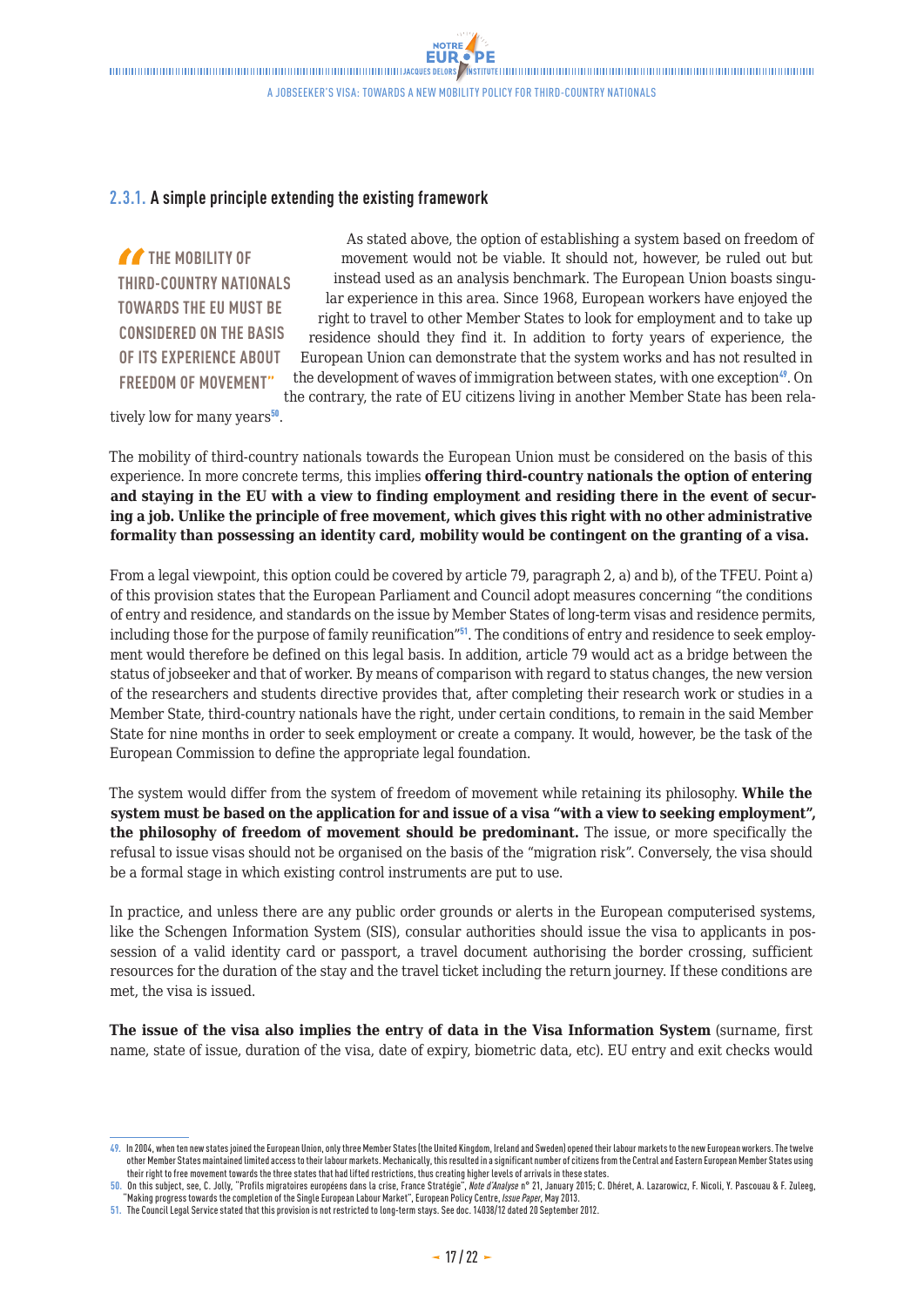<span id="page-17-0"></span>be conducted using the future entry/exit system currently being negotiated $52$  and adapted to the jobseeker's visa system.

**If the person finds a job, (s)he is authorised to remain on the territory to practice it. Otherwise, (s)he must return to his or her country of origin before the visa expires. If, upon expiry of the visa, the person has not returned to the country of origin, a series of measures – return decision and entry ban – would be activated, thus preventing the person from applying for and receiving a new visa.** Subject to the adaptation of the existing rules, national authorities would be authorised to enter return decisions and entry bans into the SIS and to identify the person who has failed to return to the country of origin within the allotted time for the purpose of refusing entry to EU Member States<sup>53</sup>. The entry ban decision for Member States could cover a period of up to five years. As a result, any future jobseeker's visa applications would be rejected as a rule for the entire period corresponding to notification in the SIS or to the entry ban.

#### **FIGURE 3 Once the jobseeker's visa is issued:**



Source: Yves Pascouau.

**Any person breaching the principle of mobility, i.e. failing to comply with the visa validity period, would compromise any long-term possibility of enjoying legal entry and residence rights in Member States with a view to seeking and potentially securing employment. Conversely, third-country nationals who comply with the defined framework would be in a position to apply for a new visa as many times as they see fit.** 

### **2.3.2. Procedures to be specified**

With the principle established, certain procedures are yet to be defined, in particular concerning the validity period of the visa and the conditions governing further applications. As regards the validity period of the jobseeker's visa, the proposed system would be less extensive than that applicable to European workers.

European workers enjoy significant scope due to the application of the case law of the Court of Justice, and under some conditions, they may reside in another Member State with a view to seeking employment for a period of six months<sup>54</sup>. Such a liberal system would not be implemented for third-party nationals who could receive a one-month visa to travel to EU Member States with a view to seeking employment.

**54.** CJEC, 26 February 1991, Antonissen, C-292/89.

**<sup>52.</sup>** An Entry/Exit System (EES) will record the time and place of entry and exit of third country nationals travelling to the EU. The system will calculate the length of the authorised short stay in an electronic way, replacing the current manual system, and issue an alert to national authorities when there is no exit record by the expiry time. In this way, the system will also be of assistance in addressing the issue of people overstaying their short term visa. See Proposal for a Regulation of the European Parliament and of the Council establishing an Entry/Exit System (EES) to register entry and exit data of third country nationals crossing the external borders of the Member States of the European Union, COM(2013) 95 final, 28.02.2013.

**<sup>53.</sup>** On this subject, see the conclusions adopted during the Justice and Home Affairs Council concerning the future of the return policy. Ministers of the Member States stated in particular that "The Council looks forward to the forthcoming proposals by the Commission, based on a feasibility study, to make it obligatory to enter in SIS all entry bans and return decisions, notably to enable their mutual recognition and enforcement, as soon as possible in 2016".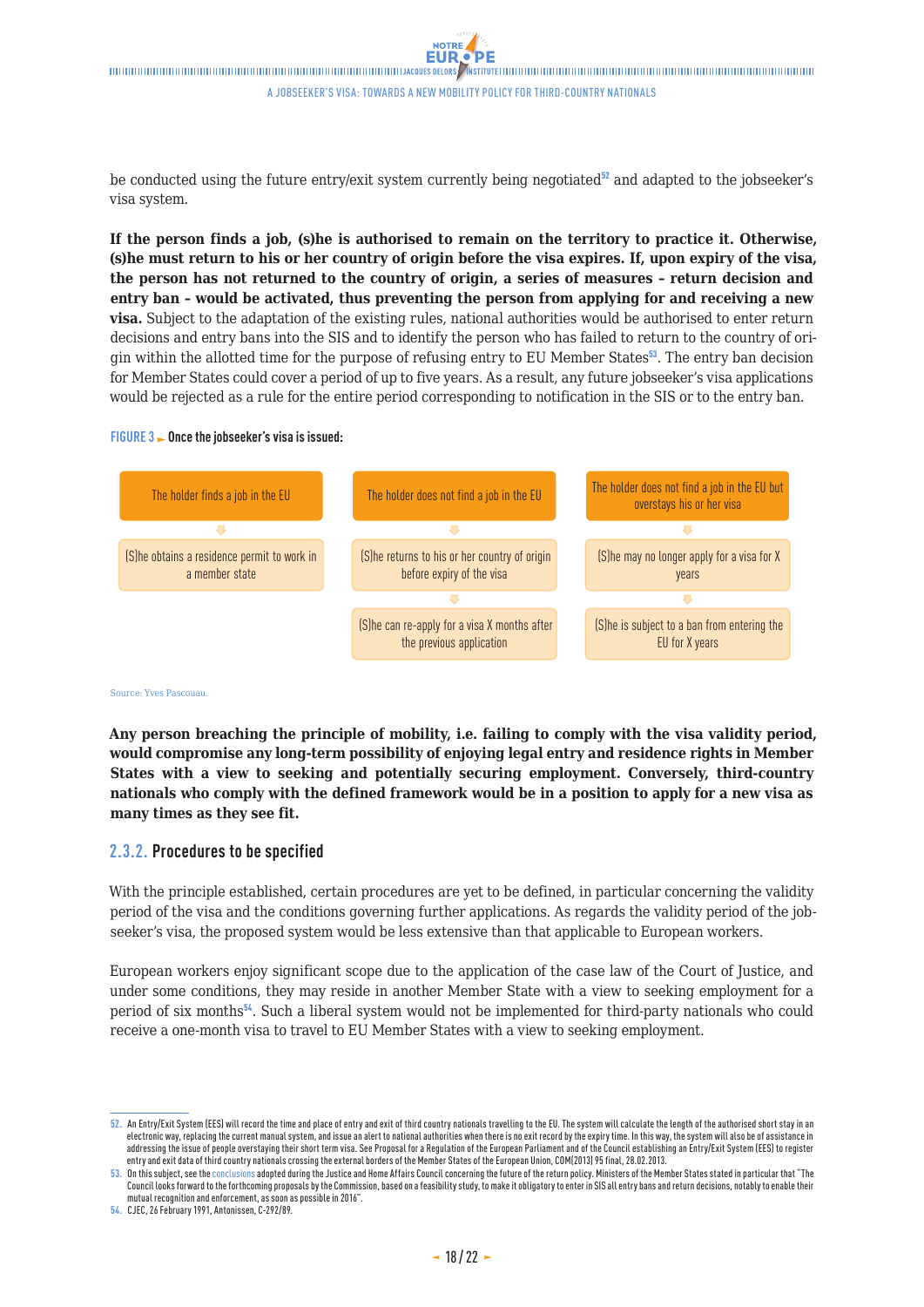<span id="page-18-0"></span>If the person is unsuccessful in finding employment in the EU within one month, (s)he would be requested to return to the country of origin. A new visa application could be submitted following a waiting period to be determined by the legislator. This period could be three, six, nine or twelve months.

This waiting period would not be applicable to a third-country national having received a firm job offer in the meantime from an employer located within the EU. In this case, and subject to fulfilment of the required conditions, the person must be issued with a work visa prior to admission in the European Union.

The proposal put forward in this policy paper is not exhaustive. Certain points of substance, such as the type of employment concerned (paid employment or self-employment) and procedures must be specified in future.

**THE SYSTEM COULD INCLUDE THE MUTUAL RECOGNITION OF SKILLS AND QUALIFICATIONS ACQUIRED IN CERTAIN** 

NAMED ESTABLISHMENTS" Tuning, Quality and Accreditation initiatives". The plan adds that the participat-**Moreover, the proposal could also be developed together with support measures to increase its relevance**. The system could include the **mutual recognition of skills and qualifications acquired in certain named establishments**. The action plan adopted by European and African states in Valletta on 11 and 12 November 2015 refers to this several times. The action plan stresses that the states "support the implementation of harmonised qualifications in higher education through the Africa-EU Harmonisation ing states must "work towards mutual recognition of academic qualifications and

professional certificates through the conclusion of bilateral agreements or by other means". The experiences implemented on an EU level or that are under development, such as the European Professional Card<sup>55</sup>, could also provide inspiration.

In addition, the resources allocated to combating irregular employment, in application of the "employer sanctions" directive<sup>56</sup>, should be stepped up in order to prevent certain employers from encouraging third-country nationals to stay in the EU in breach of the jobseeker's visa rules.

Lastly, based on the current situation of the treaty, this system would not remove all jurisdiction from Member States with regard to migration control. Article 79, paragraph 5, TFEU maintains this right as it enables Member States to "determine volumes of admission of third-country nationals coming from third countries to their territory in order to seek work, whether employed or self-employed".

### **2.3.3. A decisive step forward**

If the proposal presented in this policy paper were adopted, it would provide many advantages.

*T* THIS SYSTEM WOULD **DISPOSE OF THE SECURITY-BASED APPROACH AND OFFER A MOBILITY-BASED SCHEME BASED ON THE** 

PHILOSOPHY OF MOVEMENT" a mobility-based scheme based on the philosophy of movement. Firstly, **third countries could be offered genuine compensatory measures in terms of legal migration as part of a partnership with the European Union**. The efforts required for the management of migratory flows and readmission would be counterbalanced by real mobility prospects for workers. This system would dispose of the security-based approach and offer

Secondly, by developing this type of approach with countries immediately bordering the European Union - Morocco, Tunisia and Ukraine -, **EU Member States would be furthering partnerships and preparing for the future.** 

**<sup>55.</sup>** The European Professional Card is instituted by Directive 2013/55 CE. The European Professional Card is an electronic procedure for the recognition of professional qualifications between countries of the European Union. It enables authorities in the states in which the cardholder wishes to work to check and recognize quickly and easily qualifications obtained in another state.

**<sup>56.</sup>** Directive 2009/52/EC of the European Parliament and of the Council of 18 June 2009 providing for minimum standards on sanctions and measures against employers of illegally staying thirdcountry nationals, OJ-EU L 168, 30.06.2009.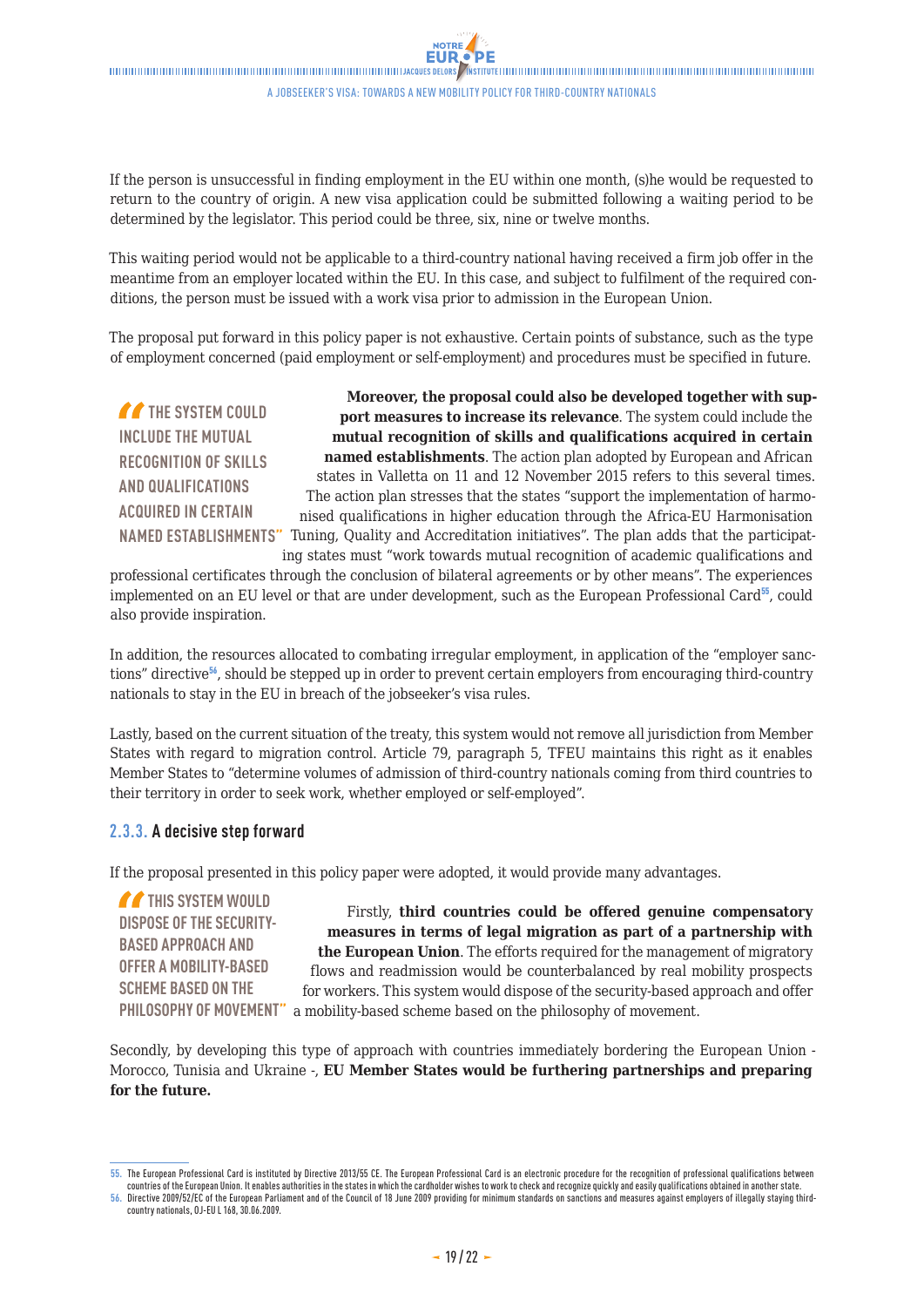In the first instance, fostering mobility would meet the growing need for labour resulting from demographic decline in Europe as it would be based on a young, qualified, unemployed population located in countries neighbouring the EU. In other words, **Member States would bring about an intersection of curves while restoring balance to demographic and economic challenges.**

In the second instance, **the implementation of these measures with close partner countries would be a full-scale test that would provide much short-term feedback**. In the assumption that the system does not function correctly, Member States would be able to adjust it and even stop it. However, if the system provides positive results, its long-term continuation, improvement and development to include other countries could be considered.

Lastly, once established, the system could herald a return to a past situation in which there was no visa obligation for certain Mediterranean nations, such as Spain and Italy, prior to 1991. This situation would ensure **movement – breathing space – between the two shores of the Mediterranean while curbing irregular migration and thwarting the development of the underground and inhumane trafficking economy**. In other words, it is intended as **an effective instrument to combat irregular migration and trafficking networks.**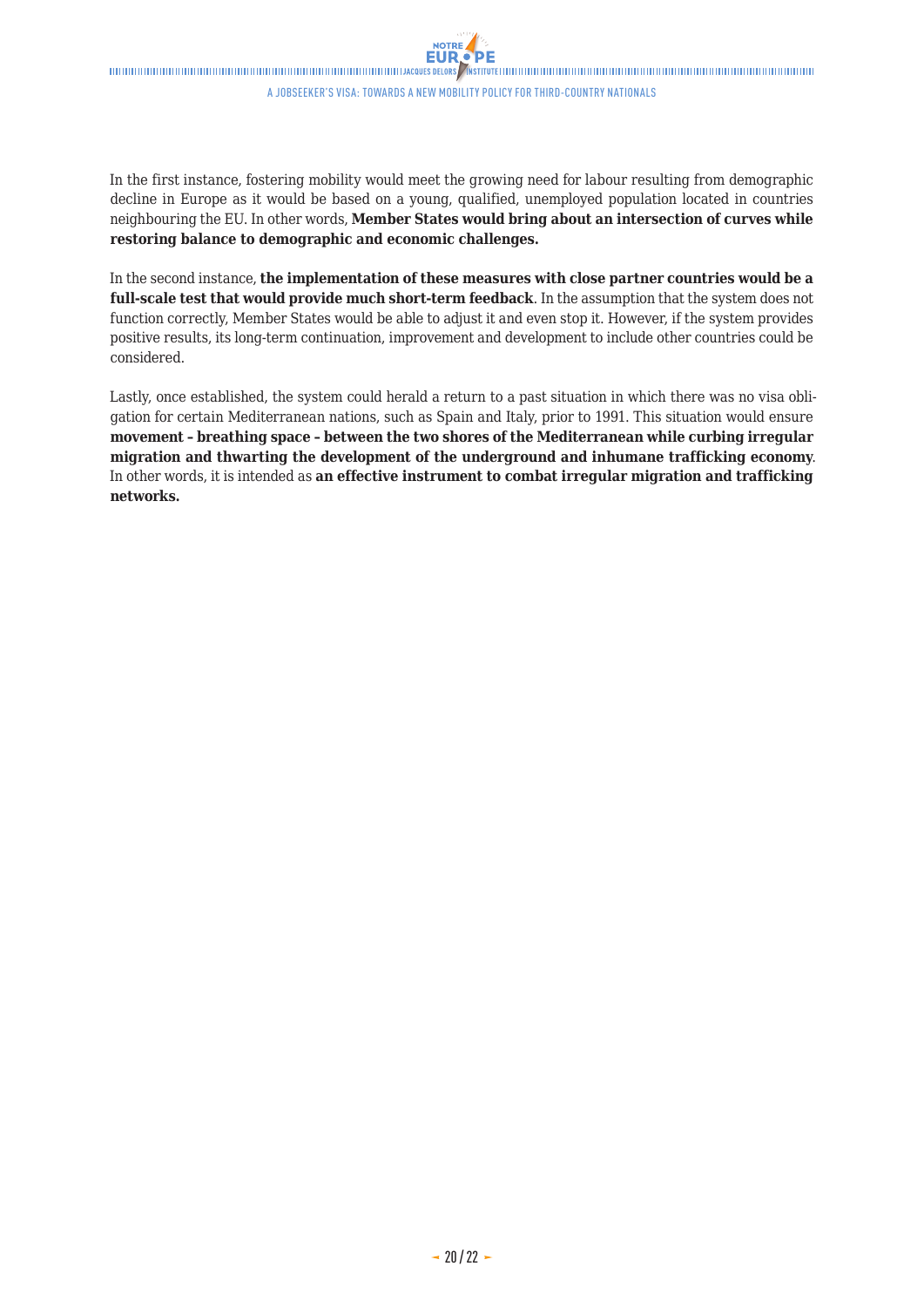### <span id="page-20-0"></span>**CONCLUSIONS**

**or several decades, EU Member States have been implementing a system based on the liberalisation of movement within the common area and on the segregation of this area with regard to the exterior**. This approach, however, and in particular its insular attitude regarding the outside world, must be reconsidered against the current backdrop of changing migratory flows, the transformation of the geopolitical landscape in neighbouring third countries and the modification of the EU's sociological and economical structure. F

The proposal of creating a jobseeker's visa is part of this analysis. Not at all wishing to reverse established paradigms, it seeks instead **to anchor the proposal in an existing framework and approach**. The **control** approach is not ruled out as the system is based on the **issuing of visas** and on **computerised data** exchange systems between national authorities. It moreover takes its roots within a long experience in people's freedom of movement in the EU.

The proposal focuses on the **specific area of labour immigration**. It aims **to extend the common approach**  to people who are not already covered by EU law (students, researchers, highly qualified workers, seasonal workers, etc.), **allowing them entry to the EU with a view to seeking employment under precise conditions.** 

The proposal is in line with an existing political framework, the Global Approach to Migration and Mobility. Up to now, the discussions conducted with third countries within this political framework have focused on Schengen visas, i.e. temporary mobility without any connection to the labour market. The proposal aims to go one step further to **create an option combining mobility and labour immigration**. It could provide a significant advantage, in terms of compensatory measures, in relations between the EU and its Member States and third countries with regard to the migration issue.

**This technically feasible proposal may be difficult to accept on a political level, precisely because it deals with legal immigration. Yet Member States must assess the opportunity of taking a political step in view of the advantages of a system that is currently lacking and which could change many factors. One such factor is dialogue and partnership with third countries, as it finally offers genuine compensatory measures in discussions on migration issues. In terms of individual prospects, it enables unemployed people with no real hope of employment in their country of origin to access a broader labour market. In terms of European policy, the proposal could bring about changes to two aspects. It would allow Member States to work together to regulate the labour market undergoing change owing to the demographics and ageing of the European population. It would also provide a real means of curbing irregular migration and illegal people trafficking by opening up legal migration channels.**

The refugee crisis currently hitting many Member States must not result in the proposal presented in this paper being rejected ipso facto. Rather, it should confer some perspective. More specifically, discussions on a jobseeker's visa must take into account the current and future number of refugees, the Member States in which they arrive and reside, their qualifications, the state of the labour market and the prospects for intra-European mobility. The need to develop a partnership with third countries immediately bordering the EU must be part of the considerations.

In other words, the current situation requires a comprehensive, long-term reflection on migration flows and the solutions needed to ensure the protection of people in need of it and to manage labour immigration. Some responses have already been implemented, others must follow in the future. The proposal to create a jobseeker's visa could be among them.